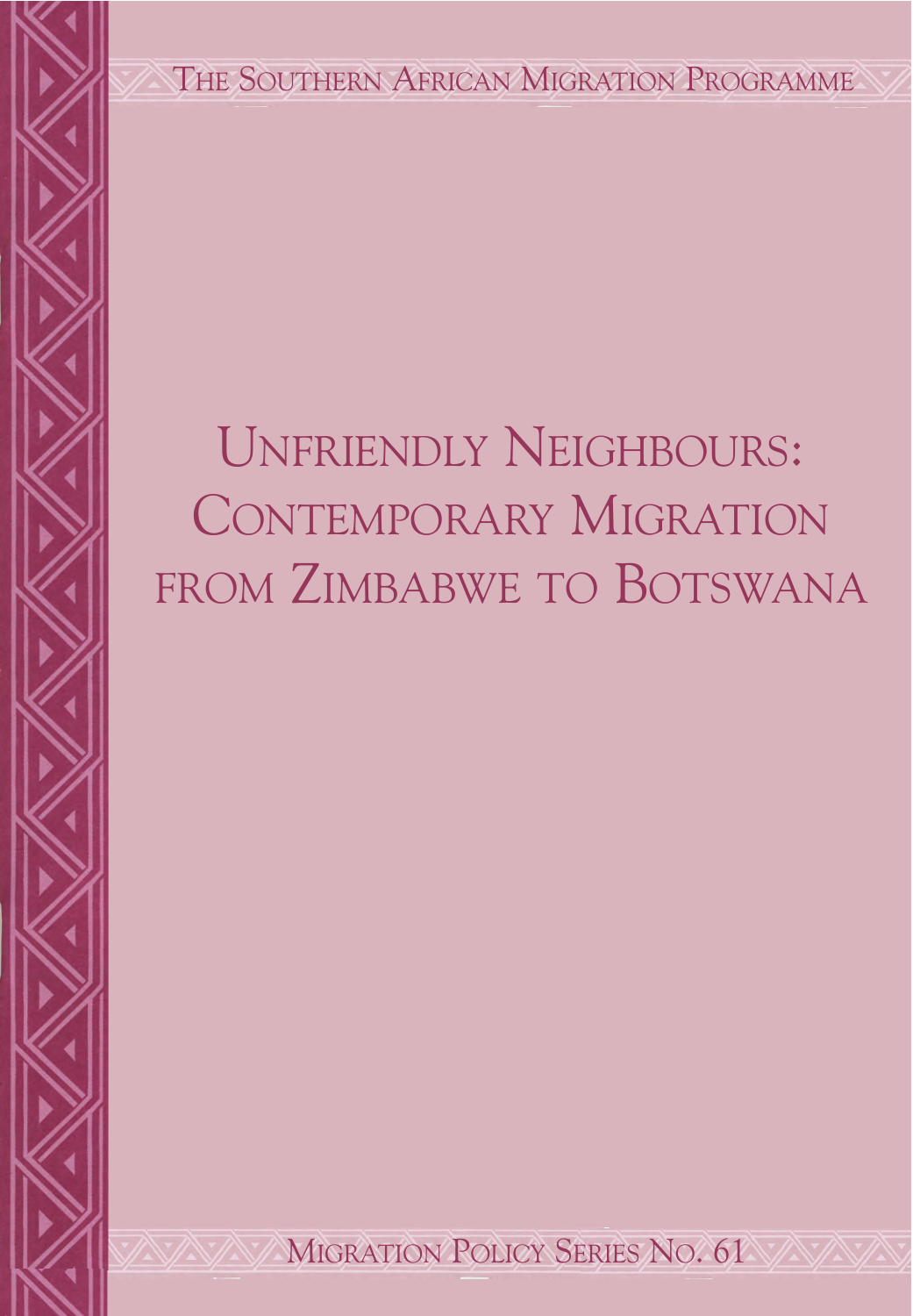# UNFRIENDLY NEIGHBOURS: CONTEMPORARY MIGRATION from Zimbabwe to botswana

EUGENE CAMPBELL AND JONATHAN CRUSH

SERIES EDITOR: PROF. JONATHAN CRUSH

SOUTHERN AFRICAN MIGRATION PROGRAMME (SAMP) 2012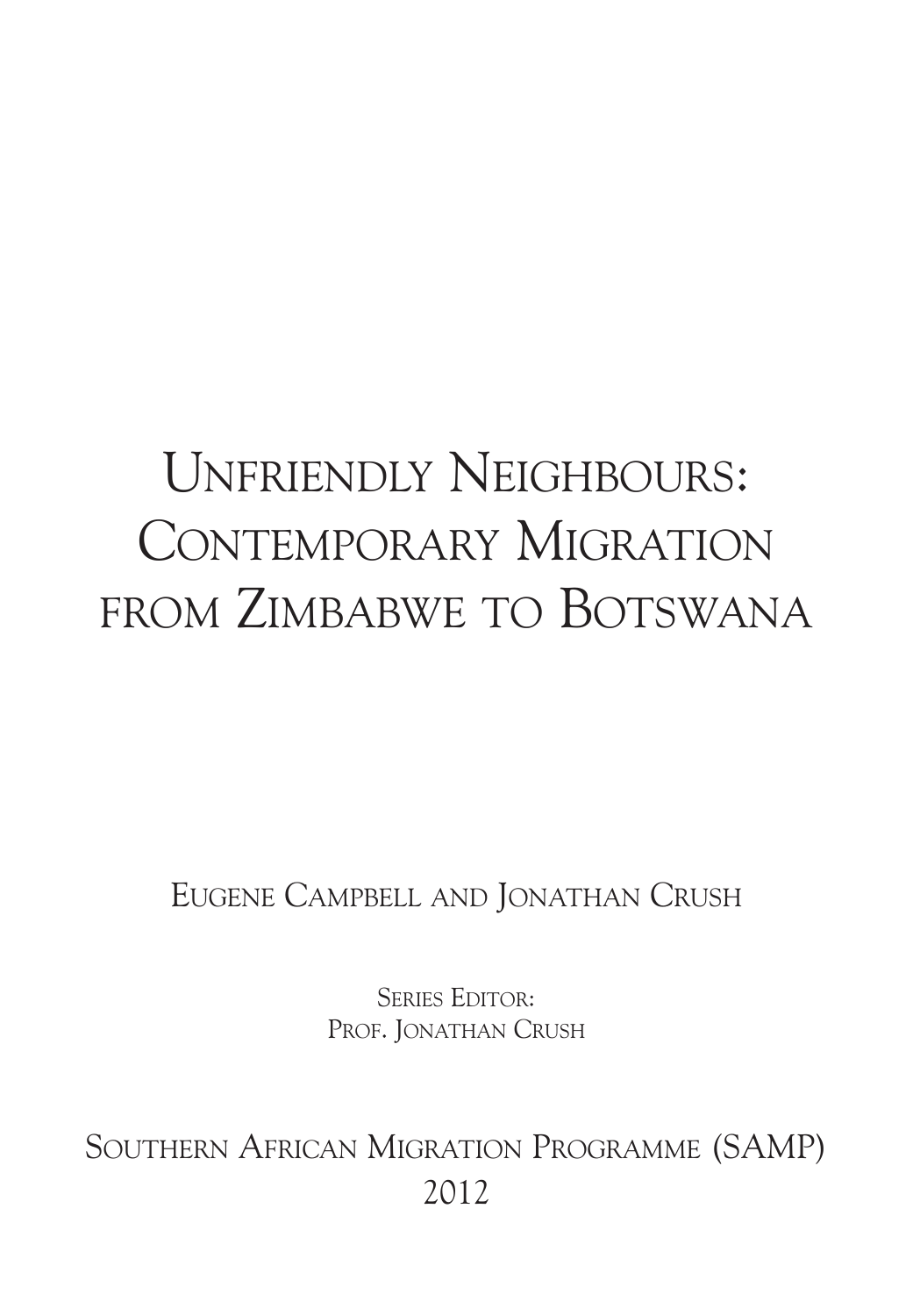## **ACKNOWLEDGEMENTS**

The support of the Open Society Initiative for Southern Africa (OSISA) and the International Development Research Centre (IDRC) is gratefully acknowledged. Cassandra Eberhardt, Belinda Maswikwa and Maria Salamone assisted with the preparation of the paper.

Published by the Southern African Research Centre, Queen's University, Canada and the Open Society Initiative for Southern Africa (OSISA).

© Southern African Migration Programme (SAMP) 2012 ISBN 978-1-920596-16-3 First published 2012 Production by Bronwen Müller, Cape Town

All rights reserved. No part of this publication may be reproduced or transmitted, in any form or by any means, without prior permission from the publishers.

Printed by Megadigital, Cape Town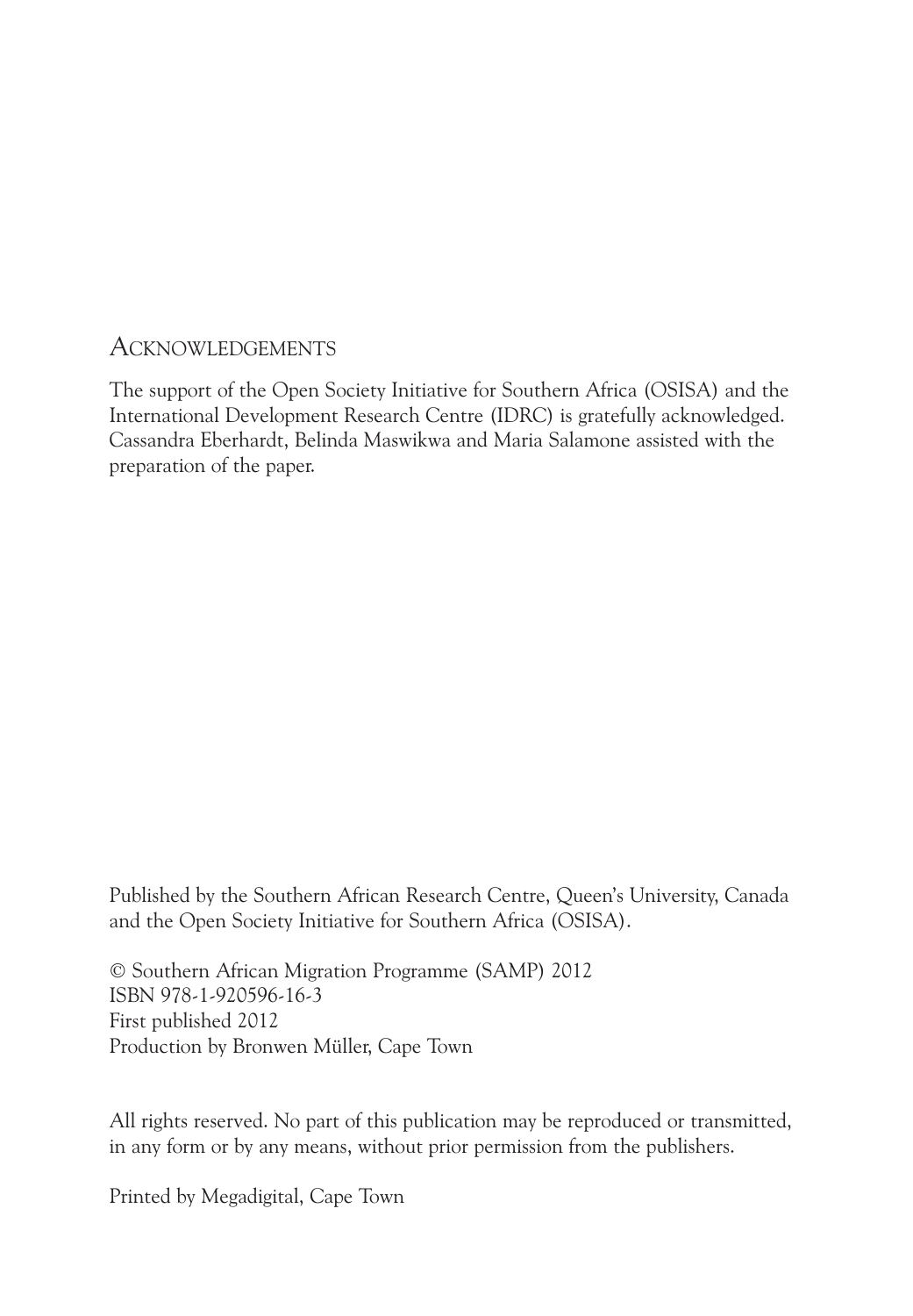| <b>CONTENTS</b>       |                                                                             | PAGE           |
|-----------------------|-----------------------------------------------------------------------------|----------------|
|                       | <b>EXECUTIVE SUMMARY</b>                                                    | 1              |
| <b>INTRODUCTION</b>   |                                                                             | $\overline{4}$ |
| <b>SHARED BORDERS</b> |                                                                             | 5              |
| METHODOLOGY           |                                                                             | 10             |
|                       | MOVING TO BOTSWANA                                                          | 12             |
|                       | REMITTING TO ZIMBABWE                                                       | 16             |
|                       | <b>TREATMENT IN BOTSWANA</b>                                                | 18             |
|                       | <b>RETURNING TO ZIMBABWE</b>                                                | 22             |
| CONCLUSION            |                                                                             | 25             |
| <b>ENDNOTES</b>       |                                                                             | 26             |
|                       | <b>MIGRATION POLICY SERIES</b>                                              | 29             |
| <b>LIST OF TABLES</b> |                                                                             | PAGE           |
|                       | TABLE 1: ZIMBABWEAN ARRIVALS BY PORT OF ENTRY, 2006-2008                    | 7              |
| TABLE 2:              | TOTAL ARRIVALS FROM ZIMBABWE BY STATED PURPOSE OF ENTRY,<br>2005-2008       | 8              |
|                       | TABLE 3: LEGAL ENTRIES AND DEPARTURES OF ZIMBABWEANS                        | 9              |
| TABLE 4:              | MOVEMENT OF ZIMBABWEANS BETWEEN SOUTH AFRICA AND<br>BOTSWANA                | 10             |
|                       | TABLE 5: REASONS FOR ENTERING BOTSWANA AND SOUTH AFRICA                     | 12             |
| TABLE 6:              | INCOME OF MIGRANTS BY LEVEL OF EDUCATION                                    | 15             |
| TABLE 7:              | FREQUENCY OF HOME VISITS BY MIGRANTS IN BOTSWANA AND<br><b>SOUTH AFRICA</b> | 15             |
| TABLE 8:              | FREQUENCY OF REMITTING BY LENGTH OF TIME IN BOTSWANA                        | 16             |
| TABLE 9:              | <b>AMOUNT REMITTED BY SEX</b>                                               | 16             |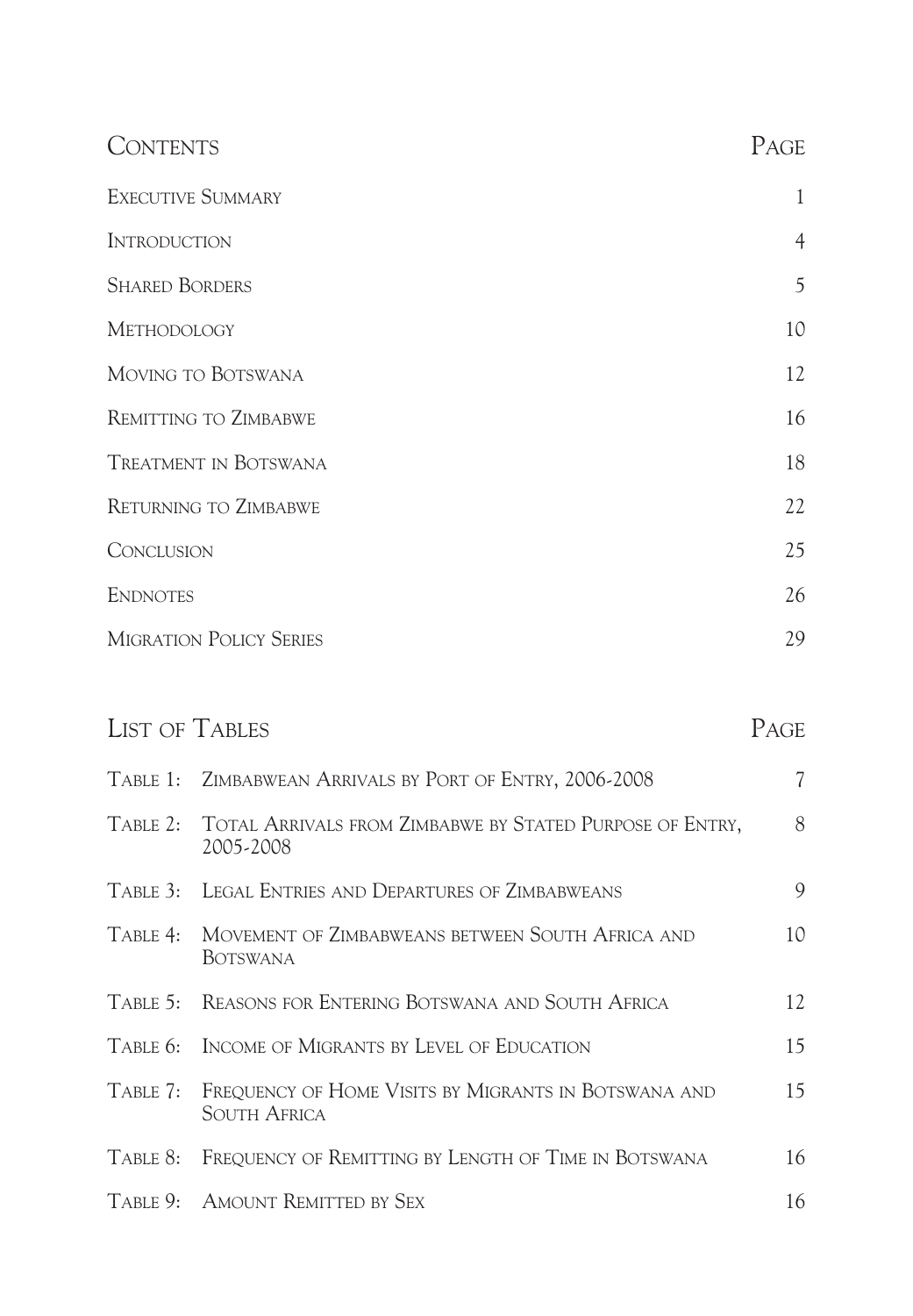| TABLE 10: AMOUNT REMITTED BY LEVEL OF INCOME             |     |
|----------------------------------------------------------|-----|
| TABLE 11: REMITTING CHANNELS TO ZIMBABWE                 | 17  |
| TABLE 12: REASONS FOR REMITTING TO ZIMBABWE              | 18  |
| TABLE 13: TYPE OF TREATMENT RECEIVED FROM VARIOUS GROUPS | 2.1 |
| TABLE 14: COMPARISON BETWEEN BOTSWANA AND ZIMBABWE       | 24  |

| LIST OF FIGURES |                                                    | <b>PAGE</b> |
|-----------------|----------------------------------------------------|-------------|
|                 | FIGURE 1: BOTSWANA BORDER POSTS                    | 6           |
|                 | FIGURE 2: LEGAL ARRIVALS IN BOTSWANA FROM ZIMBABWE |             |
|                 | FIGURE 3: WORK PERMIT HOLDERS IN BOTSWANA          |             |
|                 | FIGURE 4: AGE AND SEX OF SURVEY RESPONDENTS        |             |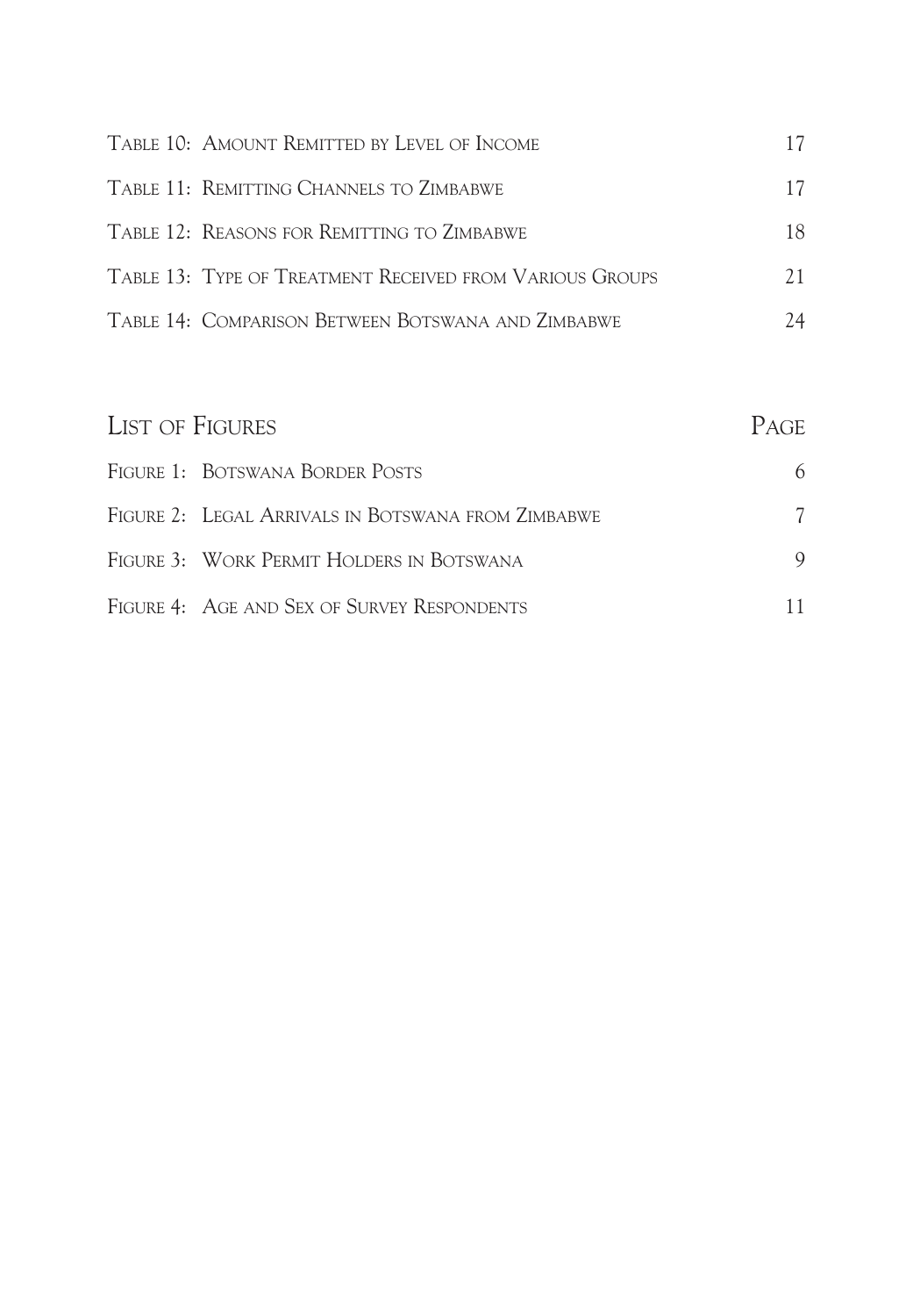### EXECUTIVE SUMMARY

Although Zimbabweans have often crossed into Botswana for various<br>Timbabwe entered a prolonged economic and political crisis from which<br>has still not recovered. While considerable research and policy attentic<br>has been give Although Zimbabweans have often crossed into Botswana for various<br>reasons, the numbers involved escalated dramatically after 2000 as Zimbabwe entered a prolonged economic and political crisis from which it has still not recovered. While considerable research and policy attention has been given to the migration of Zimbabweans to South Africa, their movement to Botswana has a much lower profile, except when the two countries engage in charges and counter-charges over issues such as the building of electrified fences between the two countries or the corporal punishment of Zimbabwean migrants in Botswana. At such moments, relations between these two close neighbours are anything but friendly. This paper sets out to examine the nature and consequences of contemporary migration from Zimbabwe to Botswana. The analysis is based on a survey in 2010 of migrants who had entered Botswana for the first time within the previous five years. The survey was conducted in Gaborone and Francistown and supplemented by in-depth interviews with 50 migrants. The paper also uses official statistics from the Government of Botswana to track volumes and flows of migrants who cross the border through official border sector. The paper draws upon a detailed analysis of recruitment posts.

Official statistics show that the number of people legally entering Botswana from Zimbabwe more than doubled from 477,000 in 2000 to over 1 million in 2008. More than three-quarters of the traffic between the two countries comes through the road border at Ramokgwebana with another 5-10% entering at Ramokgwebana by rail. The only other significant entry point is at Kazungula in the far north of Botswana where the numbers tripled from 19,000 in 2006 to 63,000 in 2008. The vast majority of Zimbabwean migrants give "visitor" or "holiday" as their purpose of entry, which gives them up to 90 days legal stay in Botswana. In practice many stay for much shorter periods, especially those who cross the border to shop or to trade. The numbers entering for "business" purposes rose from around  $12,500$  in 2005 to over  $40,000$  in 2008. The number who said they were entering for employment increased from 4,110 to 13,586 between 2005 and 2008 but remained relatively unimportant as a proportion of total entries. By contrast, 43% of the migrants in the survey gave "seeking" work" as their primary reason followed by 14% who came "to take up a job". These figures are similar to those of Zimbabwean migrants in South Africa except that a greater proportion of responses of those who went to South Africa related to the search for work (33% versus 23%). MIGRATION POLICY SERIES NO. 61<br>
Sissed into Botswana for various<br>
and political crisis from which it<br>
research and policy attention<br>
are research and policy attention<br>
probable crisis from which it<br>
responses to South Afri EXECUTIVE SUMMARY **A**<br> **A** Interacting Earthodiveans have often crossed into Betswana for variety<br> **A** Interactions, the numbers involved escalared dramatically after 2000 as<br>
Zimbanye entered a prolonged economic and pol

Botswana is also a stepping-stone for migrants who then move on to South Africa, their ultimate destination. Eighteen percent of the migrants interviewed for this study said they intended to proceed to South Africa to live and work there, with the most likely destinations being Johannesburg, Cape Town and Pretoria. A companion study conducted in Cape Town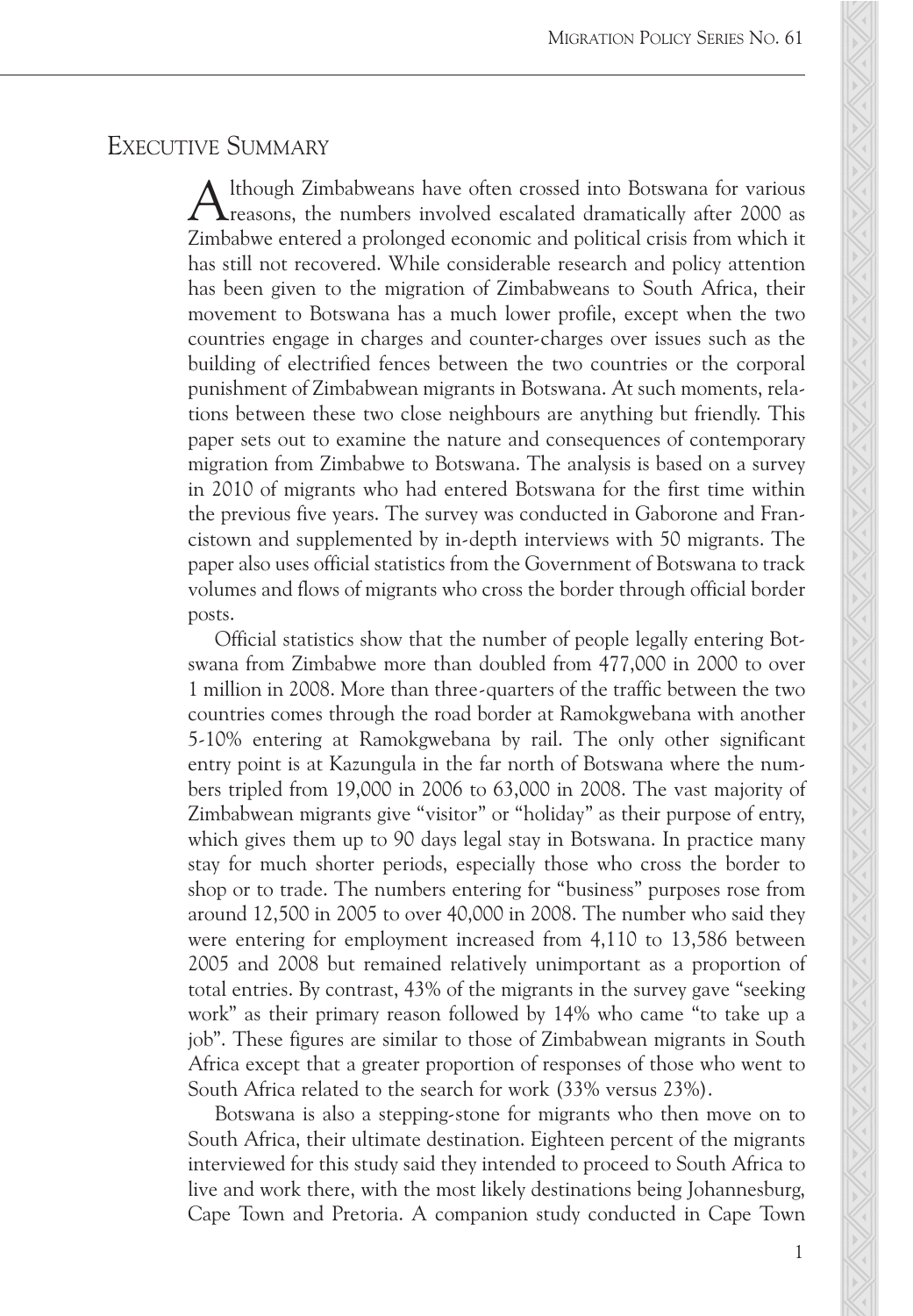and Johannesburg found that 19% of migrants had been in Botswana prior to coming to South Africa. In the three years from 2006 to 2008, however, more Zimbabweans entered Botswana from South Africa than the other way round (75,322 Zimbabweans arrived in Botswana from South Africa and only 59,721 left Botswana for South Africa.) This suggests either that returning home via Botswana may be easier for some or that Botswana is seen as a better option, having experienced South Africa and its xenophobic population.

Botswana also records and publishes data on departures from the country. Over time, the number of temporary arrivals and departures should even out. However, some Zimbabweans enter Botswana legally, say as a visitor or on holiday, and then find a job and stay for more than the 90 days allowed by their temporary residence permit. In the three years from 2006 to 2008, a total of 2,376,807 Zimbabweans entered Botswana through legal border posts and 2,354,842 left, a difference of only 21,965. In 2006 the number of departures even exceeded the number of entries by 95,000. In other words Botswana's own migration data suggests that the vast majority of Zimbabweans who enter legally also leave.

Although Zimbabweans in Botswana come from all strata of society, Botswana was able to take particular advantage of the brain drain from Zimbabwe after 2000. The number of skilled and professional Zimbabweans given work permits increased from 1,177 in 2003 to 8,779 in 2009. Over this same period, the proportion of work permit holders from Zimbabwe rose from 20% to 46% of the total. At the same time, many migrants complain that they are discriminated against in the Botswana labour market and that it is virtually impossible to get a job in the public sector, with the exception of health and education.

The survey revealed the following profile of recent migrants to Botswana:

- Fifty-five percent of the sample was male and 45% female. The majority of the migrants (over 60%) were under the age of 40. However, there was distinct gender difference within the sample with female migrants generally being younger than male. Only 4% of the men were under the age of 25, compared with 12% of the women. Thirty percent of the men were under the age of 30 compared with 42% of the women. The majority of men (57%) and many of the women (46%) were married. Almost half (49%) of all males were heads of household in Zimbabwe and 40% of all females were spouses of household heads.
- Most (59%) had work permits while about a quarter possessed other official documents. Only 3% were permanent residents in Botswana. About 14% were irregular migrants (with slightly more males than females). There was a significant difference between male and female holders of official travel documents: 68% of males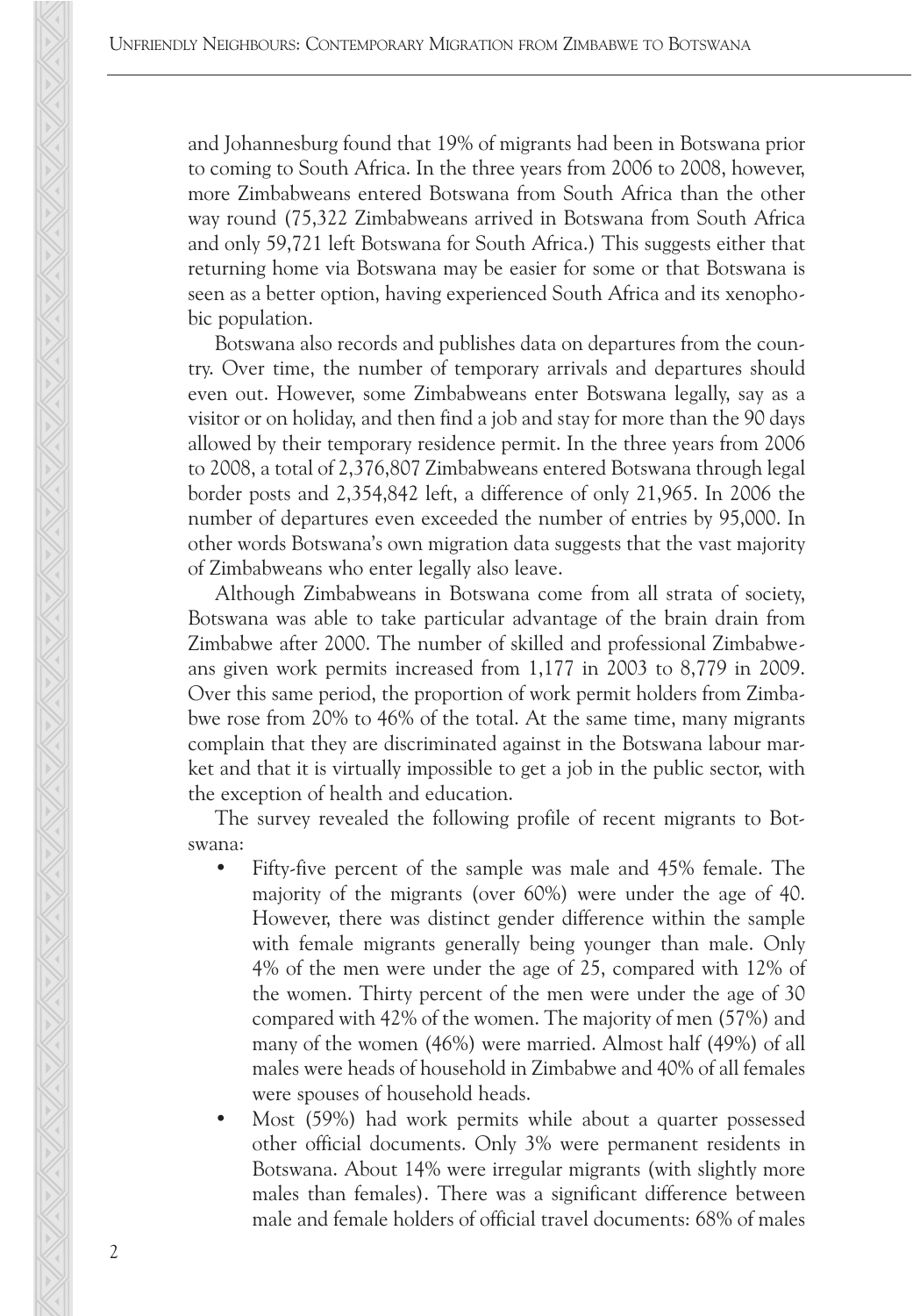and 48% of females had work permits. Almost three-quarters of those with work permits had been professionals in Zimbabwe.

- The majority of the migrants (78%) were employed, with 81% those in full time employment. Men dominated the ranks of full time employees while most part-timers were women. Among the self-employed, there were more males t those in full time employment. Men dominated the ranks of fulltime employees while most part-timers were women. Amongst the self-employed, there were more males than females. About 30% of the migrants had established businesses in the formal and informal sectors in Botswana since they arrived. Almost 45% of the migrants earned extra money from a second occupation. The majority of the migrants (78%) were employed, with 81% of
- $\bullet$  Just over half (51%) of the migrants had monthly incomes between P2,500 and P14,999 while 30% earned less than P2,500. There was a significant association between income and education as well as immigration status.
- Most are circular migrants, returning home relatively frequently. Around 13% return to Zimbabwe at least once a month and another 24% every few months. Over 80% return at least once a year. Only 9% had never been back to Zimbabwe.
	- Zimbabwean migrants in Botswana are regular remitters: just over 80% had remitted money home during the previous year. Nearly a third (32%) remitted at least once a month and another 35% a few times a year. There is a clear relationship between the frequency of remitting and length of time in Botswana. For example, 35% of those who had been in Botswana for less than a year had never remitted, compared to 16% of those who had been there for 1-2 years and only 1% who had been there 3-5 years.
- SAMP's recent study of Zimbabweans in South Africa found that 66% of migrants used informal transfer channels for remittances. In contrast, only 35% of Zimbabweans in Botswana use informal mechanisms (including 22% using personal transfer). In contrast to South Africa, 64% of migrants in Botswana use formal remittance channels: 51% remit through formal money transfer agencies (e.g. Western Union and Money Gram) and 13% use banks.
- The vast majority of migrants (90%) said they intended to return eventually, though most wanted a change in Zimbabwe's political system to occur before making plans to return. At the same time, half said it was likely or very likely that they would return home for good within two years. There was a clear relationship between educational level and intention to return with the more educated and skilled less likely to foresee an early return to Zimbabwe. The lack of enthusiasm for an early return to Zimbabwe was reflected in the comparisons that migrants made between the two countries. On virtually every economic/livelihood measure, Botswana was MIGRATION POLICY SERIES NO. 61<br>
mits. Almost three-quarters of<br>
professionals in Zimbabwe.<br>
(i) were employed, with 81% of<br>
(i) were employed, with 81% of<br>
(in mominated the ranks of full-<br>
trimers were women. Amongst<br>
ree and 48% of females had work permites. Almost three-quarters of those with work permits had been professionals in Zimbabwe.<br>The majority of the migrants (78%) were employed, with 81% of those in full time employens while m judged to be superior to Zimbabwe.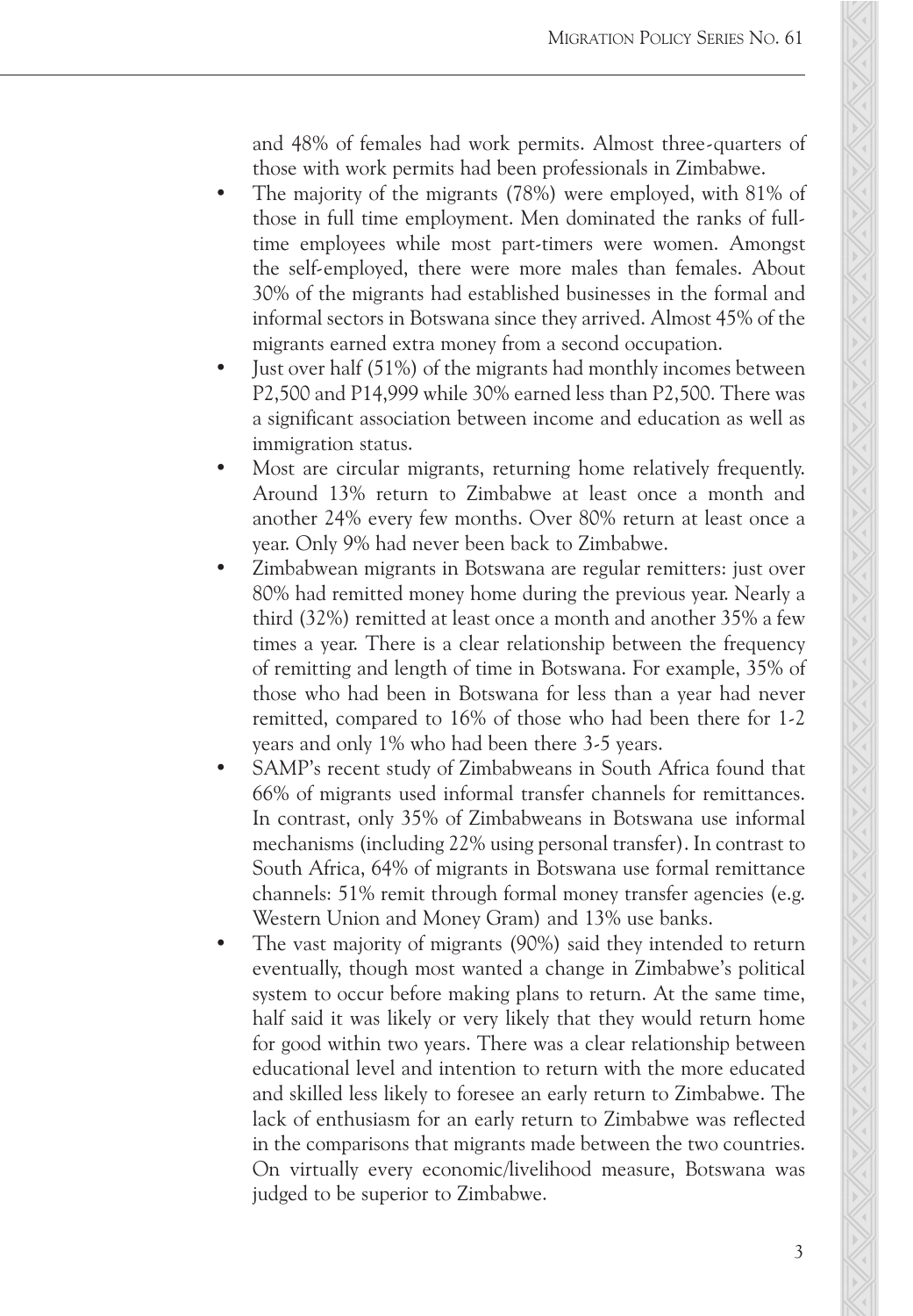### **INTRODUCTION**

Ithough migration between Zimbabwe and Botswana has a long his- $\Lambda$  tory dating back to the colonial period and even before, contemporary movements between the two countries are unprecedented in their scale and scope.1 Since Botswana's independence from Britain in 1966, there have been four main phases of migration to the country from Zimbabwe.<sup>2</sup> The first occurred during the Zimbabwean independence war in the 1970s when an estimated 210,000 refugees and exiles fled into neighbouring countries.3 At one point, around 20,000 Zimbabwean refugees were housed at the Dukwi Refugee Camp outside Francistown and in Selibe Phikwe. The camps were 'closed areas' and refugee movements were restricted. The majority of the refugees returned home after Zimbabwean independence in 1980. The second phase occurred in the 1980s when the Zimbabwean government's Fifth Brigade (trained by North Korea) launched an antidissident campaign in southern Zimbabwe (known as the Gukurahundi). Over 5,000 ethnic Ndebele fled to Botswana to escape persecution.4 The third phase started in 1990 and was largely driven by economic factors such as Zimbabwe's Economic Structural Adjustment Programme and rising unemployment. Most of the emigrants were either cross-border traders or highly mobile professionals whose skills were in demand in Botswana.5

The number of Zimbabwean migrants moving to Botswana escalated dramatically after 2000 as Zimbabwe lurched from one economic and political crisis to another.6 The Zimbabwean economy shrank by 50% between 2000 and 2008, unemployment rose to over 80% and runaway inflation decimated the livelihoods of most households. By 2009, the purchasing power of ordinary Zimbabweans had fallen to levels not seen since the 1950s. With its stable economy, high standard of living, reputation for safety and peace, and geographical proximity, Botswana became a major destination for Zimbabweans seeking a livelihood outside the country. The new migrants included professionals but also many with less formal education and lower skill levels. Amongst those crossing the border were growing numbers of informal traders who travelled regularly to buy and sell goods, as well as grocery shoppers who returned home immediately after purchasing food in neighbouring Botswana.7

This report focuses on understanding the nature and implications of the most recent phase of movement from Zimbabwe to Botswana. The first section of the report examines the evidence for the number of Zimbabweans in Botswana. As in South Africa, the numbers are frequently exaggerated by the media and in official pronouncements. However, arriving at a precise number is impossible. Botswana does keep good migration statistics and these provide insights into changing forms of legal movement between the two countries but the numbers of undocumented migrants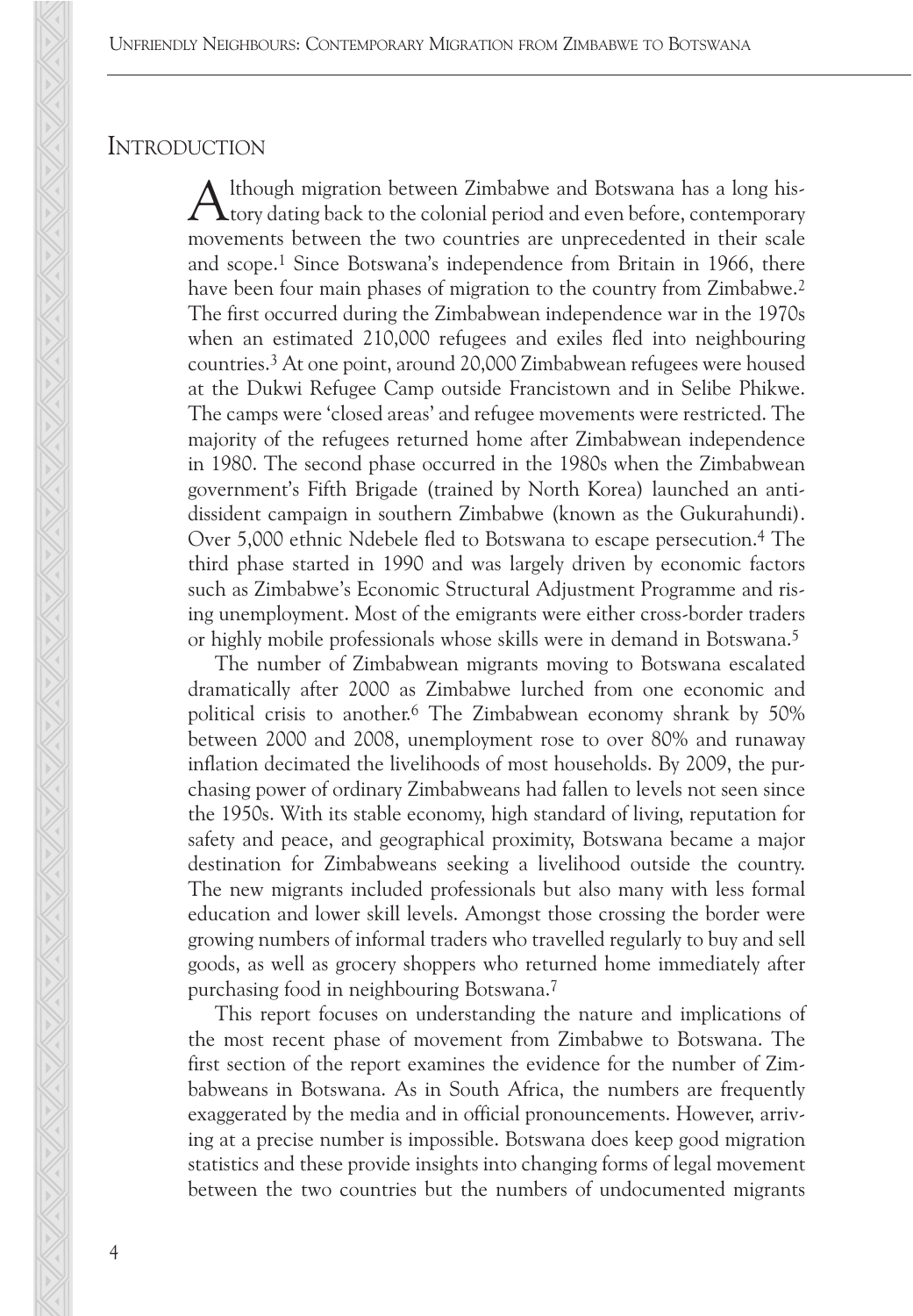are unknown. The following sections of the report examine the nature survey of Zimbabweans in Botswana conducted in 2011. In addition to<br>a profile of the migrants, issues such as migrant employment, circular<br>migration and remitting behaviour are examined. The report then turns<br>to the treatm a profile of the migrants, issues such as migrant employment, circular migration and remitting behaviour are examined. The report then turns to the treatment of Zimbabwean migrants in Botswana from the perspective of those migrants, complementing earlier SAMP studies of Batswana attitudes to migrants.<sup>8</sup> The report provides evidence that many migrants have been badly treated but, at the same time, the majority retain a favourable impression of Botswana and its people. Finally, the report examines whether large-scale migration from Zimbabwe is likely to continue and what the prospects are for return migration in the future. MIGRATION POLICY SERIES NO. 61<br>
WHORATION POLICY SERIES NO. 61<br>
The report examine the nature<br>
abwe using data from a SAMP<br>
migrant employment, circular<br>
mimined. The report then turns<br>
in Botswana from the perspec-<br>
lier of contemporary migration between Zimbabwe using data from a SAMP

## Shared Borders and issues concerning to the state  $\sim$

**fully** otswana and Zimbabwe share a long, and largely unguarded, border shows 500 km in length. In 2002, in an attempt to put a stop to what  $\mathbf D$ some 500 km in length. In 2002, in an attempt to put a stop to what it believed to be mass irregular migration and clandestine border crossing, the Botswana government built a new electrified fence along sections of the border between the two countries.<sup>9</sup> The fence inflamed tensions between the two governments and led Botswana to declare that the fence was not, in fact, an anti-immigration measure but was rather built to stop the spread of foot-and-mouth disease. Most commentators believe that it was a reaction to human not animal migration although the controversy had the beneficial effect of ensuring that the power was never turned on.<sup>10</sup>

The volume of unofficial border-crossing from Zimbabwe is not known.<sup>11</sup> However, because Zimbabwean migrants find it relatively easy to cross legally into Botswana through the five official borders, and because those crossing points are on major transport routes, the numbers are probably not excessive (Figure 1). The number of people legally entering Botswana from Zimbabwe more than doubled from 477,000 in 2000 to over 1 million in 2008 before falling slightly again in 2009 (Figure 2). More than three-quarters of the traffic between the two countries comes through the road border at Ramokgwebana with another 5-10% entering at Ramokgwebana by rail (Table 1). The only other significant entry point is at Kazungula in the far north of Botswana where the numbers tripled from 19,000 in 2006 to 63,000 in 2008. are unknown. The following sections of the report examine the nature who states and the report of Zimbabwe using data from a SAMP aperdatory of Zimbabwe using data from 2011. In addition to 2011, and the represent in Dots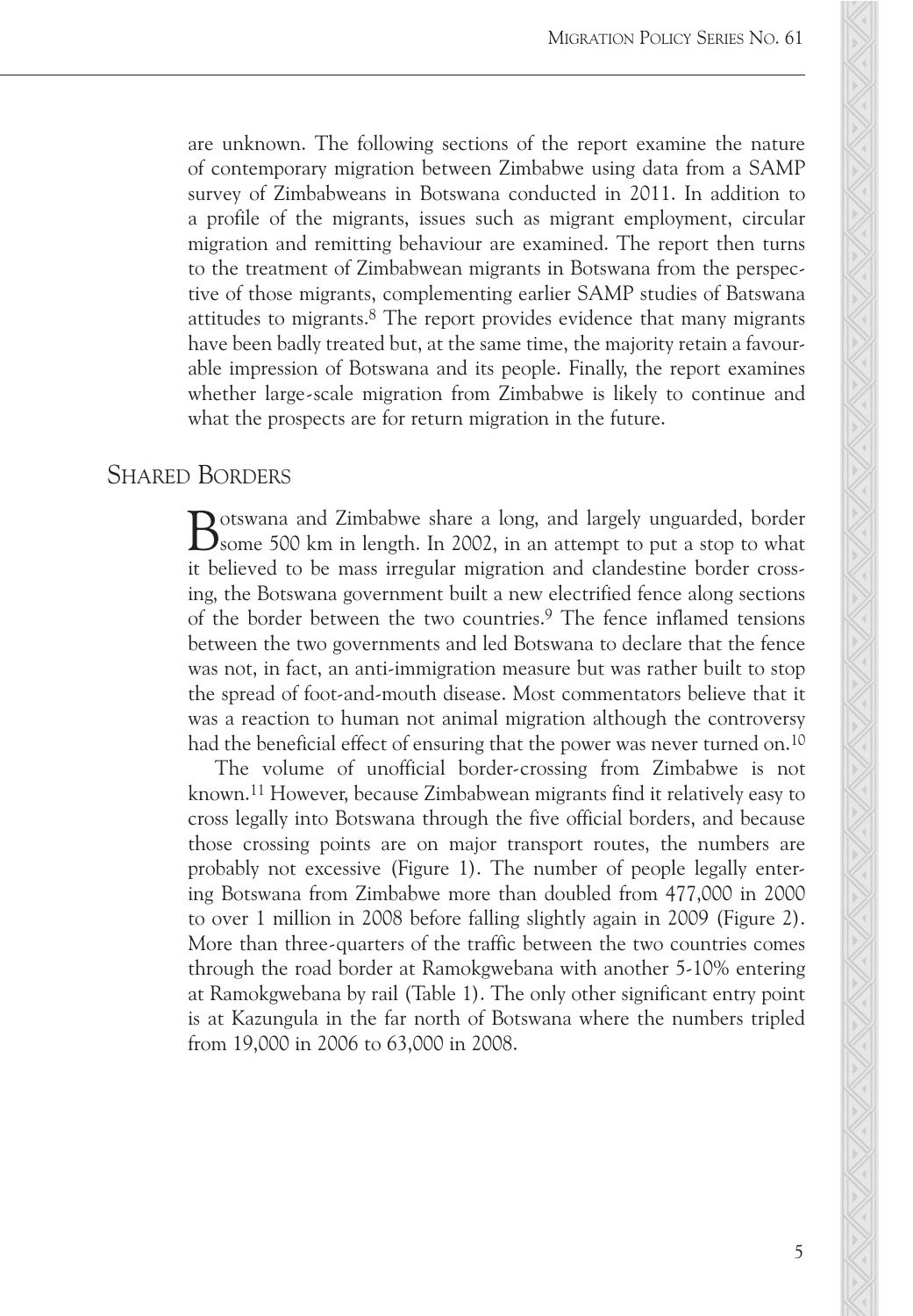#### **Figure 1: Botswana Border Posts**



#### **Botswana-South Africa**

- 1. Pont Drift-Mashatu
- 2. Platjan
- 3. Zanzibar
- 4. Groblersbrug-Martins Drift
- 5. Parr's Halt-Stockpoort B
- 6. Sikwane-Derdepoort B
- 7. Tlokweng Gate-Kopfontein
- 8. Ramotswa-Swartkoppie
- 9. Pioneer Gate-Skilpadshek
- 10. Ramatlabama
- 11. Phitshane Molopo
- 12. Bray
- 13. Makopong
- 14. McCarthy's Rust
- 15. Middleputs

#### **Botswana-Namibia**

- 16. Mamuno/Buitepos– Trans Kalahari
- 17. Muhembo/Shakawe
- 18. Ngoma Bridge
- 19. Impalila Island

#### **Botswana-Zambia**

19. Kazungula Ferry

#### **Botswana-Zimbabwe**

- 20. Kazungula Road
- 21. Pandamatenga
- 22. Maitengwe
- 23. Ramokgwebana
- 24. Matsiloje-Mphoengs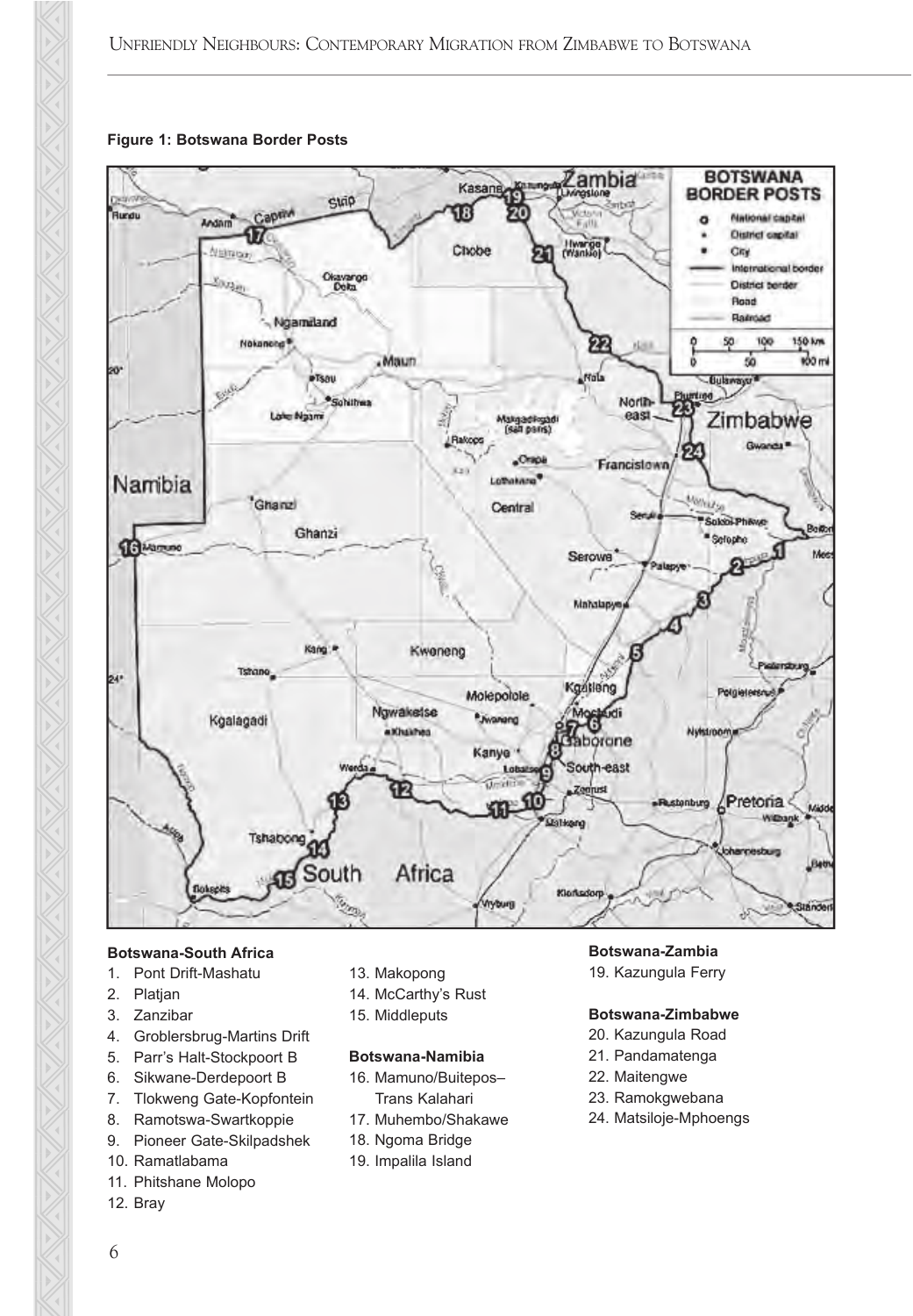

Figure 2: Legal Arrivals in Botswana from Zimbabwe

| Figure 2: Legal Arrivals in Botswana from Zimbabwe                                        |      |
|-------------------------------------------------------------------------------------------|------|
| 1,200,000                                                                                 |      |
|                                                                                           |      |
| 1,000,000                                                                                 |      |
| 800,000                                                                                   |      |
|                                                                                           |      |
| 600,000                                                                                   |      |
| No. of Arrivals<br>400,000                                                                |      |
|                                                                                           |      |
| 200,000                                                                                   |      |
|                                                                                           |      |
| $\mathsf 0$                                                                               |      |
| 2000<br>2001<br>2002<br>2004<br>2005<br>2006<br>2007<br>2008<br>2003                      | 2009 |
| Table 1: Zimbabwean Arrivals by Port of Entry, 2006-2008                                  |      |
| Year<br>2006<br>2007                                                                      | 2008 |
| $\frac{0}{0}$<br>$\frac{0}{0}$<br>No.<br><b>Border Post</b><br>No.<br>No.                 | $\%$ |
| *Ramokgwebana Road<br>421,980<br>73.5<br>77.0<br>589,860<br>788,940                       | 76.8 |
| *Ramokgwebana Rail<br>9.2<br>37,000<br>6.7<br>73,990<br>57,130                            | 5.6  |
| *Kazungula Road<br>4.3<br>18,960<br>3.4<br>34,530<br>63,550                               | 6.2  |
| 3.2<br>*Matsiloje<br>17,450<br>21,600<br>2.7<br>29,190                                    | 2.8  |
| 12,990<br>2.4<br>21,620<br>2.7<br>*Maitengwe<br>36,500                                    | 3.6  |
| 8,020<br>1.5<br>23,290<br>2.9<br>8,940<br>Tlokweng                                        | 0.9  |
| 1.2<br>1.1<br>9,000<br>Mamono<br>6,850<br>8,630                                           | 0.9  |
| 1.0<br>1.0<br>Ngoma<br>5,640<br>7,770<br>7,000                                            | 0.7  |
| Martins Drift<br>0.9<br>9,760<br>5,280<br>1.0<br>7,200                                    | 1.0  |
| Ramatlabama Road<br>0.6<br>0.3<br>3,430<br>2,690<br>3,160                                 | 0.3  |
| Sir Seretse Khama Air<br>0.4<br>0.3<br>2,690<br>2,500<br>2,680                            | 0.3  |
| Kazungula Ferry<br>0.2<br>0.4<br>1,770<br>3,610<br>4,820                                  | 0.5  |
| 0.2<br>$0.2\,$<br>Pioneer Gate<br>1,670<br>1,480<br>1,990                                 | 0.2  |
| 0.2<br>Parrshalt<br>1,040<br>470<br>0.1<br>740                                            | 0.1  |
| 0.1<br>$0.2\,$<br>2,070<br>Mohembo<br>600<br>930                                          | 0.2  |
| Ramotswa<br>520<br>0.1<br>380<br>320                                                      |      |
|                                                                                           |      |
| Sikwane<br>370<br>0.1<br>220<br>190                                                       |      |
| 0.1<br>430<br>*Pandamatenga<br>325<br>242                                                 |      |
| Other**<br>1,213<br>0.2<br>785<br>0.1<br>737<br>547,632<br>801,998<br>1,027,177<br>Totals | 0.1  |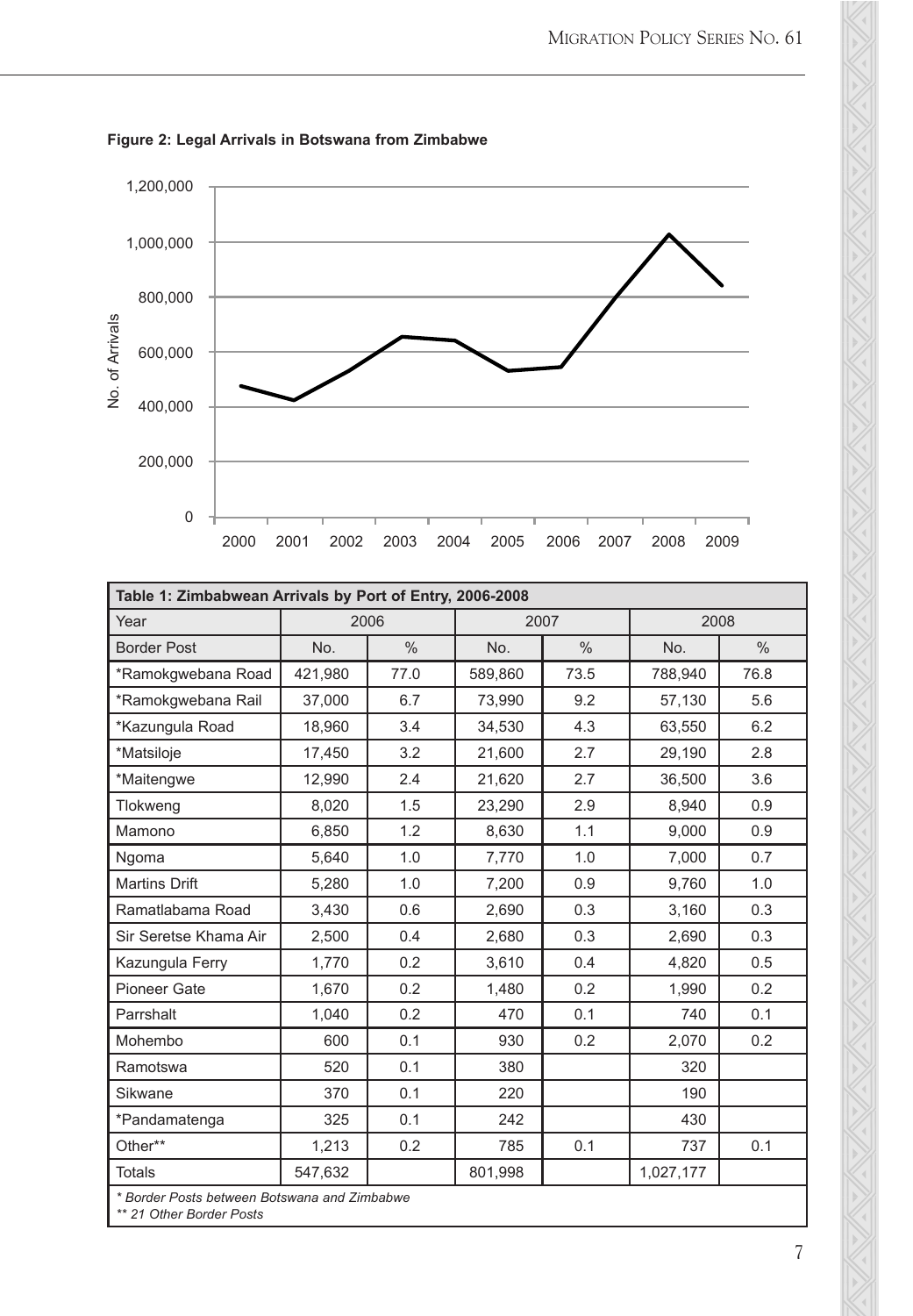|                       | swana (Table 2). |                    |                  |         |         | as their purpose of entry, which gives them up to 90 days legal stay in Bot- |                |        |       |
|-----------------------|------------------|--------------------|------------------|---------|---------|------------------------------------------------------------------------------|----------------|--------|-------|
|                       |                  |                    |                  |         |         | Table 2: Total Arrivals from Zimbabwe by Stated Purpose of Entry, 2005-2008  |                |        |       |
| Returning<br>Donidont | Prospec-<br>tive | Seeking<br>Employ- | Employ-<br>month | Visitor | Holidav | <b>Business</b>                                                              | <b>Student</b> | Other* | Total |

2005 | 2,161 | 25,901 | 1,627 | 4,110 | 268,490 | 63,121 | 12,557 | 300 | 151,451 | 529,719 2006 | 4,984 | 35,289 | 2,630 | 7,672 | 331,733 | 31,075 | 13,225 | 412 | 120,612 | 547,632 2007 | 8,726 | 31,880 | 2,893 | 9,229 | 561,654 | 54,082 | 27,135 | 601 | 105,798 | 801,998 2008 | 8,842 | 48,960 | 1,825 | 13,586 | 640,583 | 82,364 | 41,970 | 380 | 188,667 | 1,027,177

ment | Visitor | Holiday | Business | Student | Other\* | Total

The vast majority of Zimbabwean migrants give "visitor" or "holiday" as their purpose of entry, which gives them up to 90 days legal stay in Bot-

*\* In Transit, Diplomat, Other and Not Stated*

Resident

ment

Resident

In practice many stay for much shorter periods, especially those who cross the border to shop or to trade. For example, between 2006 and 2009 Botswana had over 300,000 "day visitors" per annum, most undoubtedly from Zimbabwe.12 In addition, the collapse of the public health system in Zimbabwe has meant an increased movement across the border to seek short-term medical treatment in Botswana.13 The numbers entering for "business" purposes rose from around 12,500 in 2005 to over 40,000 in 2008. The majority of these were probably informal economy entrepreneurs. The number entering for employment increased from 4,110 to 13,586 between 2005 and 2008 but remained relatively unimportant as a proportion of total entries. However, this was higher than the number of Zimbabweans with official work permits in Botswana (6,947 in 2008).14 What is clear is that Botswana was able to take advantage of the brain drain from Zimbabwe after 2000.15 The number of skilled and professional Zimbabweans with work permits increased from 1,177 in 2003 to 8,779 in 2009 (Figure 3). Over this same time period, the proportion of work permit holders from Zimbabwe rose from 20% to 46%.

Botswana also records and publishes data on departures from the country. Over time, the number of temporary arrivals and departures should even out. However, some Zimbabweans enter Botswana legally, as a visitor or on holiday, and then find a job and stay for more than the 90 days allowed by their temporary residence permit. While the numbers who do this cannot simply be "read off" from the difference between arrivals and departures, the figure does provide a general sense of how many Zimbabweans (both legally and with expired documentation) are in Botswana at any point in time. The numbers do not, of course, capture those migrants who enter Botswana at unofficial crossing points and without documentation. In the three years from 2006 to 2008, a total of 2,376,807 Zimbabweans entered Botswana through legal border posts and 2,354,842 left, a difference of only 21,965 (Table 3). This figure is equivalent to only 1% of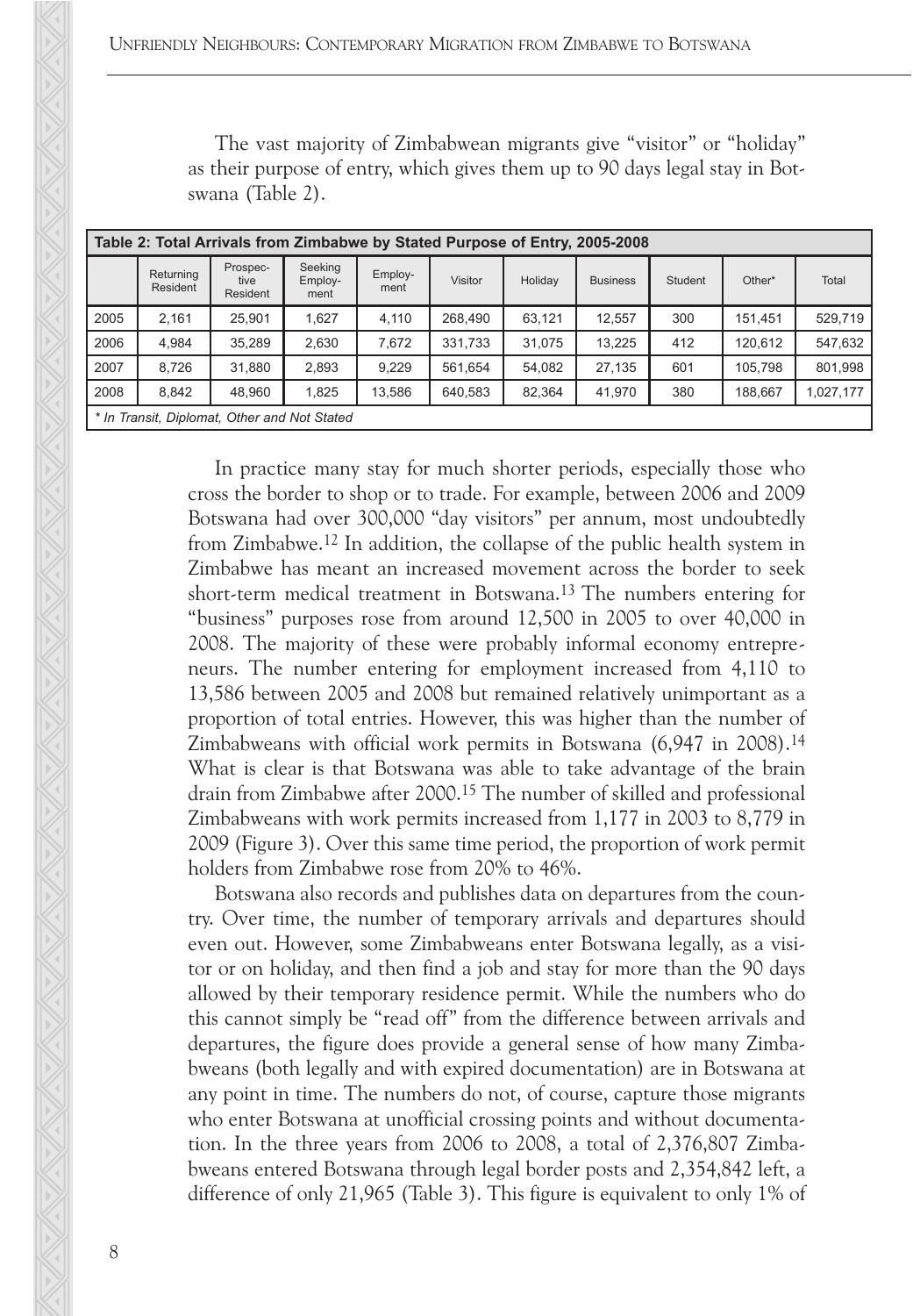the total number of Zimbabweans who entered the country in these years. 95,000. In other words, Botswana's own migration data suggests that the vast majority of Zimbabweans who enter legally also leave.<br>Nork Permit Holders in Botswana vast majority of Zimbabweans who enter legally also leave. In 2006, the number of departures even exceeded the number of entries by



| Table 3: Legal Entries and Departures of Zimbabweans |           |            |                   |  |  |
|------------------------------------------------------|-----------|------------|-------------------|--|--|
|                                                      | Entries   | Departures | <b>Difference</b> |  |  |
| 2006                                                 | 547.632   | 642.770    | $-95.138$         |  |  |
| 2007                                                 | 801.998   | 730.534    | 71.464            |  |  |
| 2008                                                 | 1.027.177 | 981.538    | 45.639            |  |  |
| <b>Totals</b>                                        | 2,376,807 | 2,354,842  | 21,965            |  |  |

Migration between Zimbabwe and Botswana does not only involve these two countries. Botswana is also a stepping-stone for migrants who move on to South Africa, their ultimate destination. Eighteen percent of the migrants interviewed for this study said they intended to proceed to South Africa to live and work there, with the most likely destinations being Johannesburg, Cape Town and Pretoria. A companion study conducted in Cape Town and Johannesburg in 2010 found that 19% of migrants had been in Botswana prior to coming to South Africa.<sup>16</sup> The official data on border-crossing between South Africa and Botswana reveals that it is far from being a one-way movement, however. In both 2006 and 2007,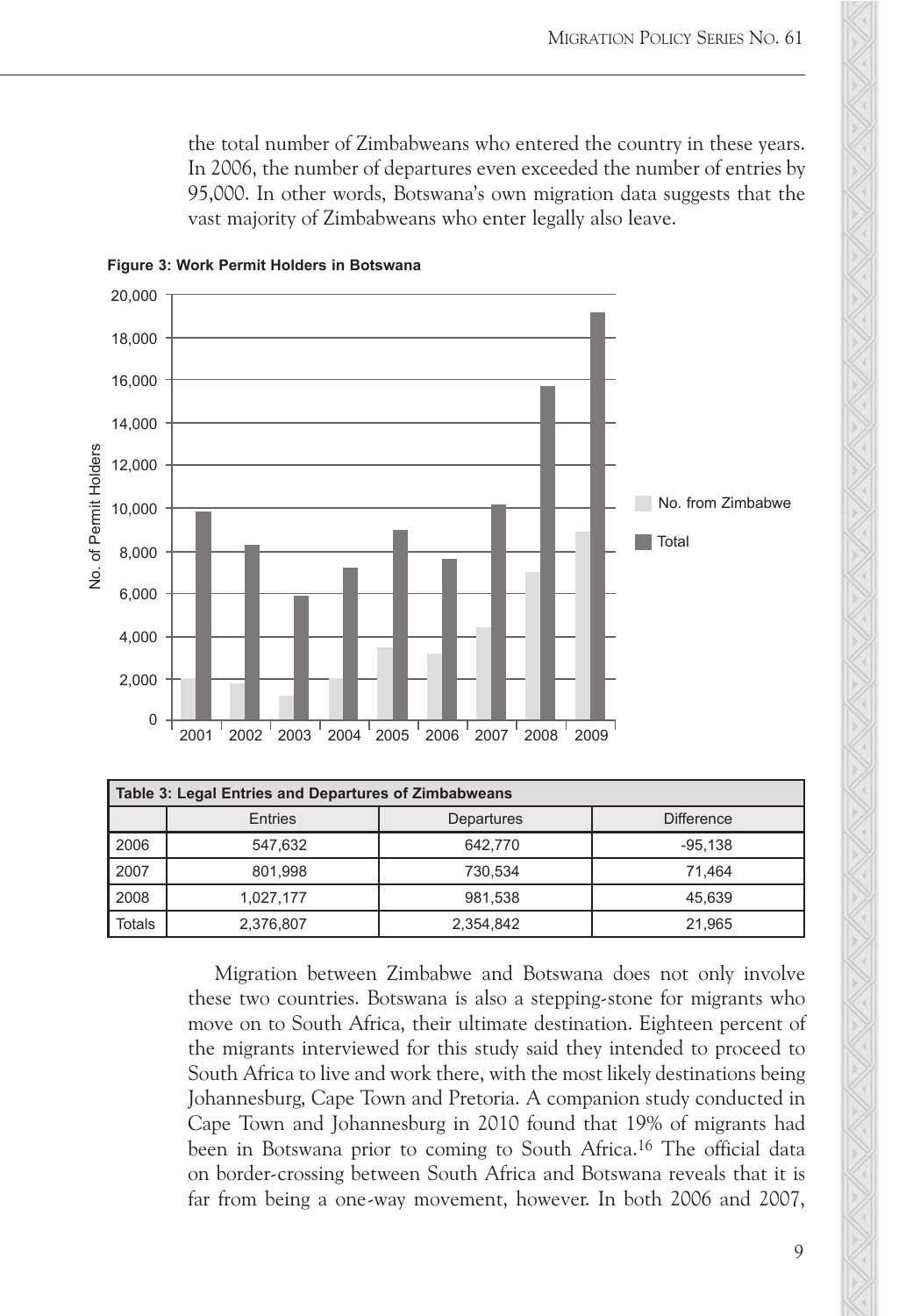more Zimbabweans entered Botswana from South Africa than vice versa (Table 4). In the three years between 2006 and 2008, for example, 75,322 Zimbabweans arrived in Botswana from South Africa and only 59,721 left Botswana for South Africa. This unexpected pattern suggests either that returning home via Botswana may be easier for those working in North West Province or that Botswana is seen by some as a better option, having experienced South Africa and its xenophobic population.

| Table 4: Movement of Zimbabweans between South Africa and Botswana |                                        |                                        |  |  |  |
|--------------------------------------------------------------------|----------------------------------------|----------------------------------------|--|--|--|
|                                                                    | Arrivals in Botswana from South Africa | Arrivals in South Africa from Botswana |  |  |  |
| 2006                                                               | 18.088                                 | 14.279                                 |  |  |  |
| 2007                                                               | 34.423                                 | 21.215                                 |  |  |  |
| 2008                                                               | 22.811                                 | 24.227                                 |  |  |  |
| Total                                                              | 75.322                                 | 59.721                                 |  |  |  |

# **METHODOLOGY**

The fieldwork for this study was conducted in Gaborone and Fran-cistown in October and November 2010. Although Zimbabwean migrants are scattered all over the country, the majority live in these two cities. Sampling migrants in a country like Botswana presents considerable challenges. The last national census was in 2001 and the Zimbabwean population has become much larger and far more geographically dispersed since then. Migrants easily blend in with the local population, making them more difficult to identify. As a result, it is almost impossible to develop a sampling frame, even at the community level. In order to overcome this challenge, the survey adopted a "snowball" sampling strategy to identify respondents. This involved the use of respondents to identify other respondents through their own networks. The process began by identifying migrants as initial sampling points. Considerable effort was made to ensure that these points were of varied backgrounds in terms of age, occupation, gender and legal status. Given the "mixed" nature of Zimbabwean migration to Botswana, the aim was to identify and interview as heterogeneous a sample as possible. However, the findings of this survey are therefore indicative rather than representative.

The survey used two major data collection methods: a structured questionnaire and in-depth interviews. A total of 202 structured questionnaires were administered, 153 in Gaborone and 49 in Francistown. Fifty in-depth interviews were also carried out in the two cities: 25 in Gaborone and 25 in Francistown. Two of the field researchers spoke the major Zimbabwean languages while the third had close and positive relationships with Zim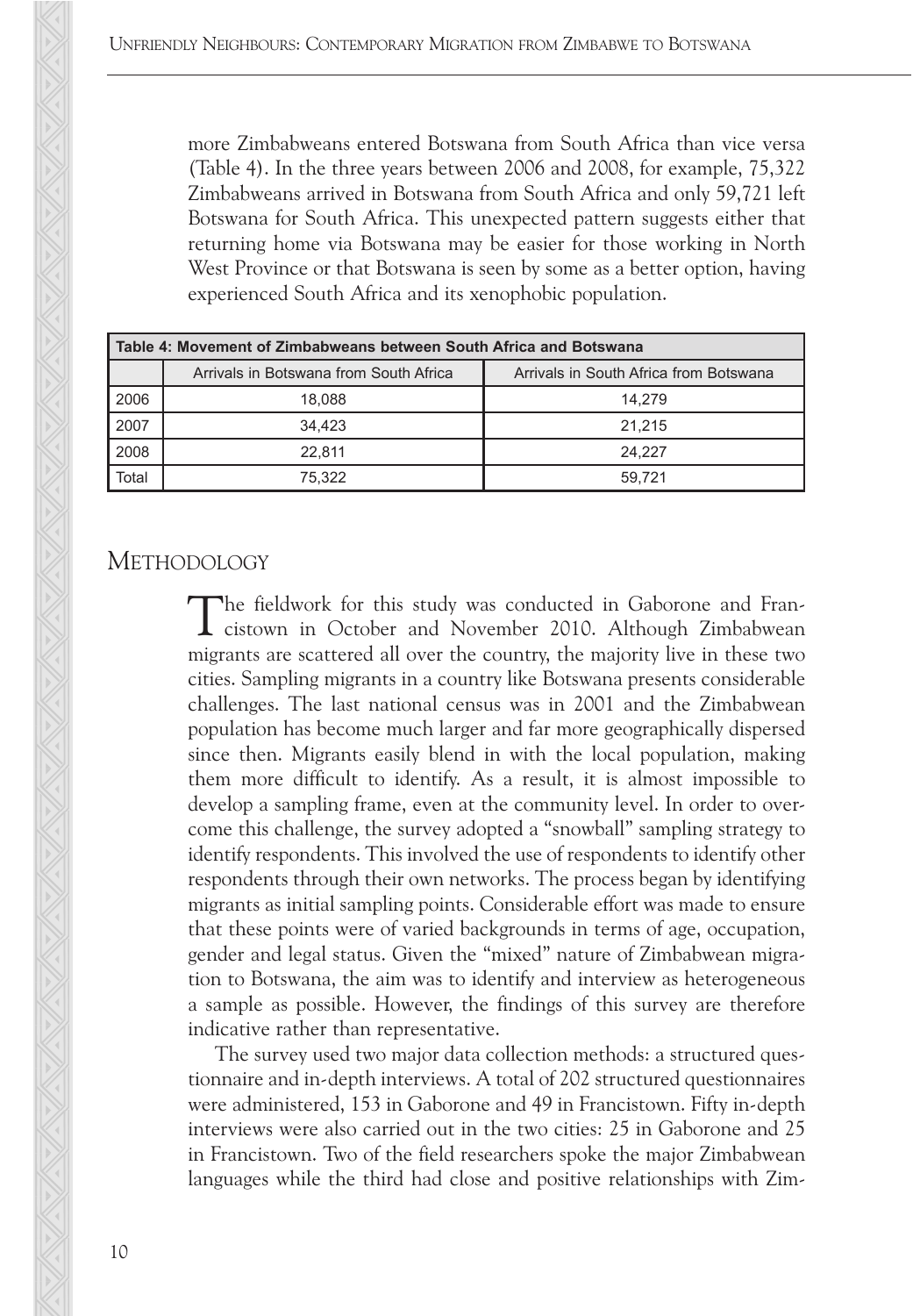babweans. The respondents had all come to live in Botswana for the first time in 2005 or later.

Fifty-five percent of the sample was male and 45% female. The majo<br>ity of the sample (59%) had work permits while about a quarter possesse<br>other official documents. Only 3% were permanent residents in Bo<br>swana. About 14% w ity of the sample (59%) had work permits while about a quarter possessed other official documents. Only 3% were permanent residents in Botswana. About 14% were irregular migrants (with slightly more males than females). There was a significant difference between male and female holders of official travel documents. While 68% of males and 48% females had work permits, females exceeded males 3 to 1 among those with other official documents. All of those with permanent residence and refugee status, and almost three-quarters of those with work permits, used to be professionals in Zimbabwe. Fifty-five percent of the sample was male and 45% female. The major-

The majority of the migrants (over 60%) were under the age of 40. However, there was a distinct gender difference within the sample with female migrants generally being younger than male. Only 4% of the men were under the age of 25 compared with 12% of the women (Figure 4). Or again, 30% of men were under the age of 30 compared with 42% of the women. The majority of men (57%) and many of the women (46%) were married. Almost half (49%) of all males were heads of household in Zimbabwe before migrating to Botswana and 40% of all females were spouses of household heads. About 35% of the total sample were offspring.



 $\overline{S}$  and  $\overline{S}$  and  $\overline{S}$  interventions interventions in the questions interventions in the  $\overline{S}$ Sixty-four percent of males and 49% of females were employed before leaving Zimbabwe. An additional 12% were self-employed. Only 3% had never been employed. Over half (61% male, 54% female) of the migrants interviewed held professional jobs before leaving for Botswana. The unem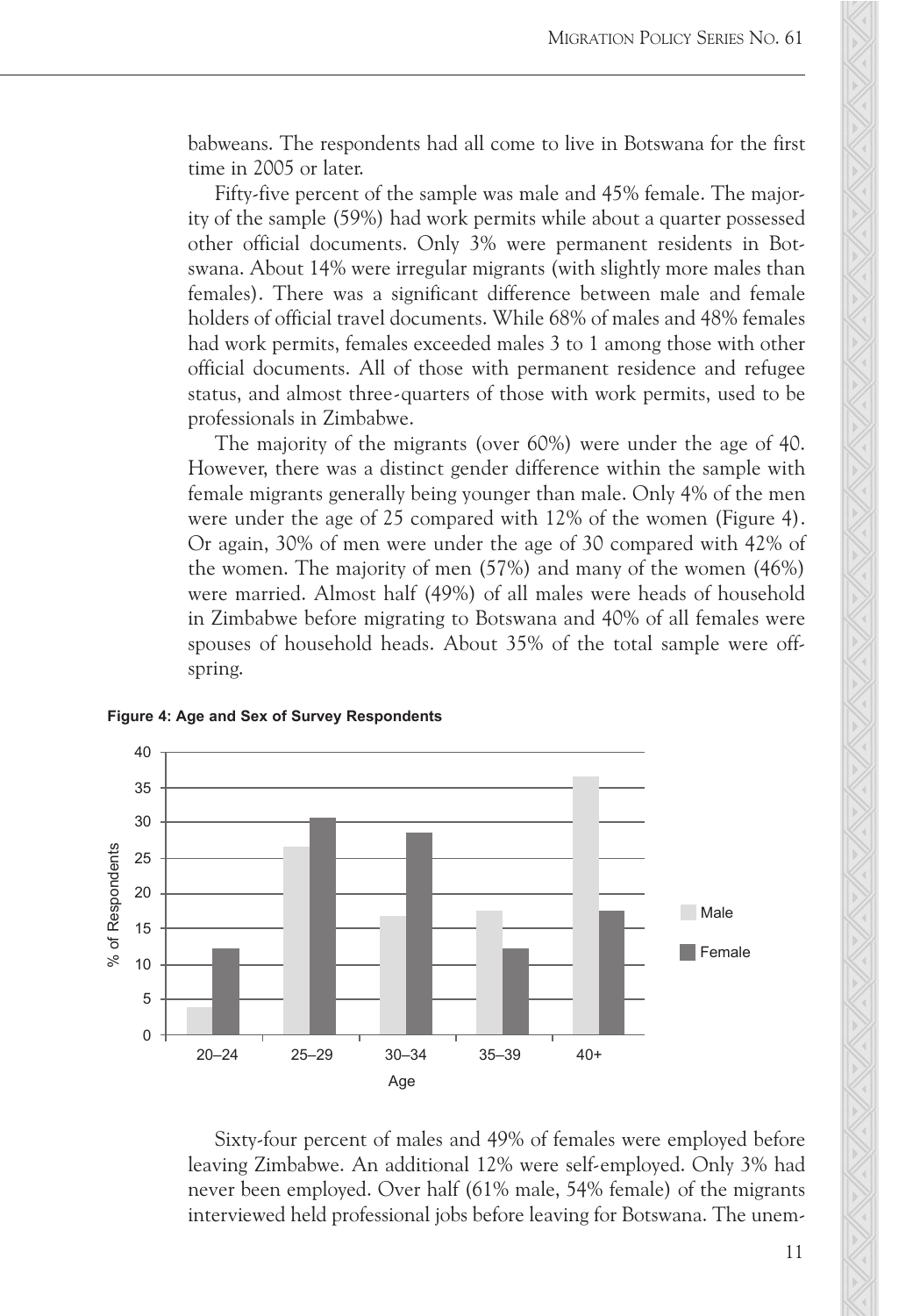ployment rate among migrants prior to their departure from Zimbabwe was fairly high, especially for women (24% males, 41% females).

# MOVING TO BOTSWANA

The main reasons given for migration to Botswana were related to livelihoods. Forty-three percent of the migrants gave seeking work as their primary reason followed by 14% who came to take up a job. Another 11% said their primary reason was that living conditions were better in Botswana (Table 4). When the migrant's top three reasons are combined, the search for work was still the most important (at 23%) followed by overall living conditions (13%), study (11%) and to take up employment (7%). These figures are similar to those of Zimbabwean migrants in South Africa except that a greater proportion of the responses of those who went to South Africa related to the search for work (33% versus 23%) (Table 5).17 Only a small number of migrants gave political or safety-related motivations for migration. At the same time, greater freedom, peace and democracy do rank more highly for migrants leaving for Botswana than for South Africa.

| Table 5: Reasons for Entering Botswana and South Africa |                |                  |  |  |  |  |
|---------------------------------------------------------|----------------|------------------|--|--|--|--|
| Reasons                                                 | Botswana (%)   | South Africa (%) |  |  |  |  |
| Economic/Livelihood                                     |                |                  |  |  |  |  |
| Look for work                                           | 23             | 33               |  |  |  |  |
| Overall living conditions                               | 13             | 18               |  |  |  |  |
| School/study                                            | 11             | 7                |  |  |  |  |
| To work                                                 | 7              | 10               |  |  |  |  |
| Availability of decent food                             | 5              | 3                |  |  |  |  |
| Cost of living                                          | 5              | $\overline{2}$   |  |  |  |  |
| Opportunity to trade goods                              | 3              | 1                |  |  |  |  |
| Decent job                                              | 3              | 1                |  |  |  |  |
| Decent shopping                                         | 1              | 0                |  |  |  |  |
| Decent health care                                      | 1              | 4                |  |  |  |  |
| Political/Safety                                        |                |                  |  |  |  |  |
| More freedom/democracy                                  | $\overline{7}$ | 1                |  |  |  |  |
| Greater peace                                           | 5              | $\overline{2}$   |  |  |  |  |
| Safety of self and family                               | $\Omega$       | 3                |  |  |  |  |
| Political Asylum                                        | $\Omega$       | 4                |  |  |  |  |
| Family                                                  |                |                  |  |  |  |  |
| Join family or friend                                   | 12             | 4                |  |  |  |  |
| Decent place to raise children                          | 1              | 1                |  |  |  |  |
| Decent schools                                          | 1              | 1                |  |  |  |  |
| N                                                       | 236            | 930              |  |  |  |  |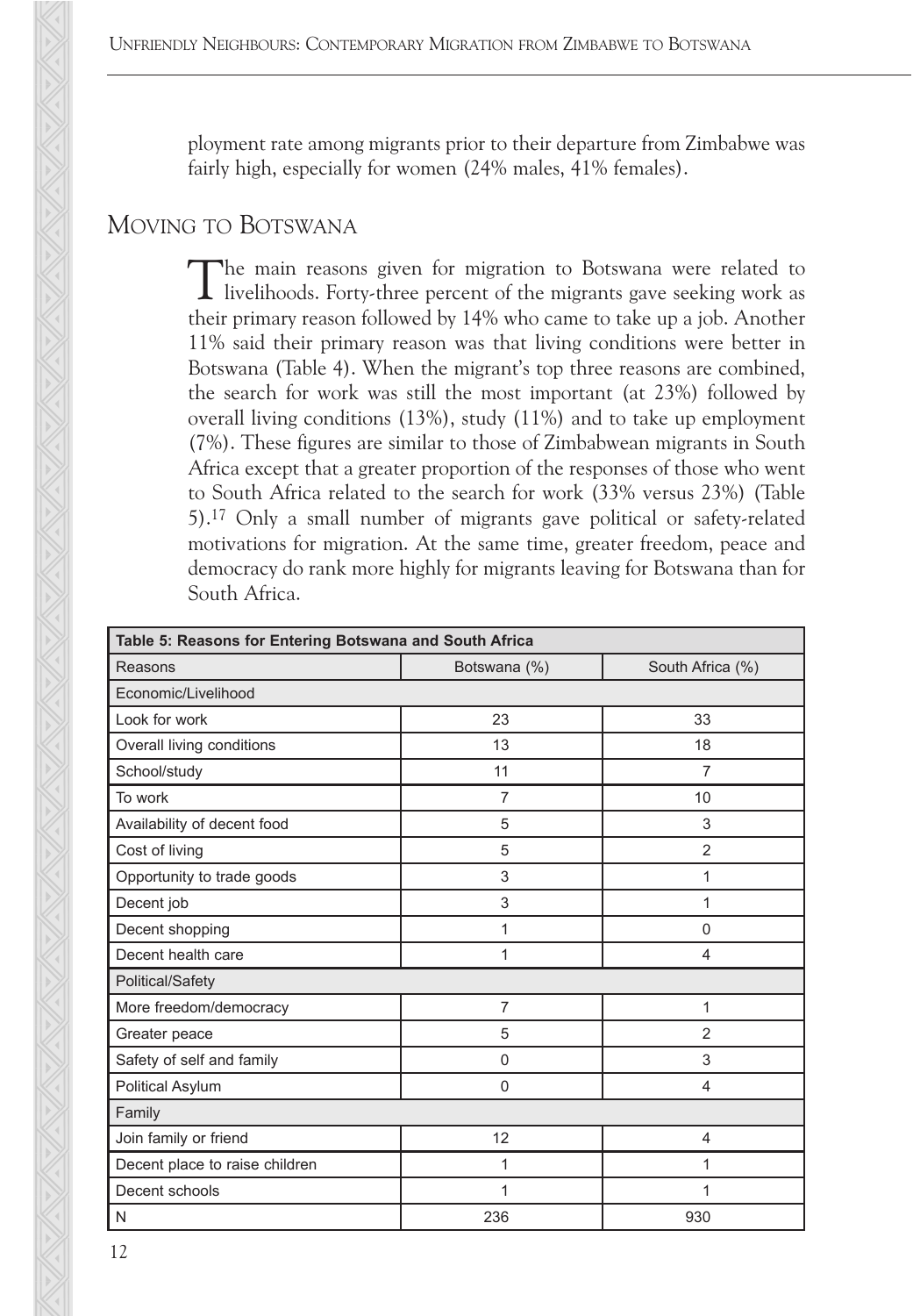The most common form of transport for getting to Botswana was bus travelled by aeroplane while 5% came by kombi taxi. Train was the lea<br>preferred mode of transportation. Around half (51%) of the migrants sa<br>they encountered no difficulty migrating to Botswana. Only 8% four<br>their moves "d preferred mode of transportation. Around half (51%) of the migrants said they encountered no difficulty migrating to Botswana. Only 8% found their moves "difficult/very difficult." The greater the degree of education of the migrant, the less difficulty they faced. This is consistent with the fact that skilled Zimbabweans are more welcome than the unskilled. The two major obstacles for those with less education were obtaining necessary travel documents and money. They also suffered worse harassment at border check points and by the police once in the country. MIGRATION POLICY SERIES NO. 61<br>
To getting to Botswana was bus<br>
If by car (37%). Eight percent<br>
kombi taxi. Train was the least<br>
had (51%) of the migrants said<br>
to Botswana. Only 8% found<br>
ed. This is consistent with the<br> The most common form of transport for getting to Botswana was bused<br>(ed by 48% of the migrantic), followed by car (37%). Eight percent<br>celelel by acrophane while 5% came by kombi taxi. Train was the least<br>ferred mode of t (used by 48% of the migrants), followed by car (37%). Eight percent travelled by aeroplane while 5% came by kombi taxi. Train was the least

The majority of the migrants (78%) were employed, with 81% of those in full-time employment. Men dominated the ranks of full-time employees while the majority of part-timers were women. Amongst the self-employed, there were more males than females. About 30% of the migrants had established businesses in the formal and informal sectors in Botswana since they arrived. Approximately 38% of the migrants had purchased goods in Botswana to sell in Zimbabwe. The survey suggested that there was considerable part-time participation in trade by those employed full-time in other sectors. Only 17% of migrants with a high school education were full-time employees compared with 54% of tertiary non-university graduates, 68% of university graduates and 73% of post-graduates.

The challenges of obtaining full-time employment in Botswana were recounted by many migrants during the in-depth interviews:

I am self employed. I do piece jobs but I specialize in carpentry. It is very difficult to get employment because they give first preference to those who have permits and those who reside in Botswana, so it is very difficult. The easy jobs to get are domestic jobs, cleaning the yard, cutting down the trees and any piece jobs, and the difficult ones are those that need qualifications.<sup>18</sup> debates about the migration of skilled health professionals with professionals within a strong  $\mathcal{L}$ 

I am just doing piece jobs for washing. It is very difficult to get a job nowadays because of the impression that Batswana have towards the Zimbabweans because of the high crime rate. They think that if there is a thief, it's a Zimbabwean; they think that all Zimbabweans are thieves. Even these piece jobs that we are working are not easy to get, even to be a house maid, unless you have a friend to connect you with a job. People are refusing to pay us well; they just want us to work for them without payment.<sup>19</sup>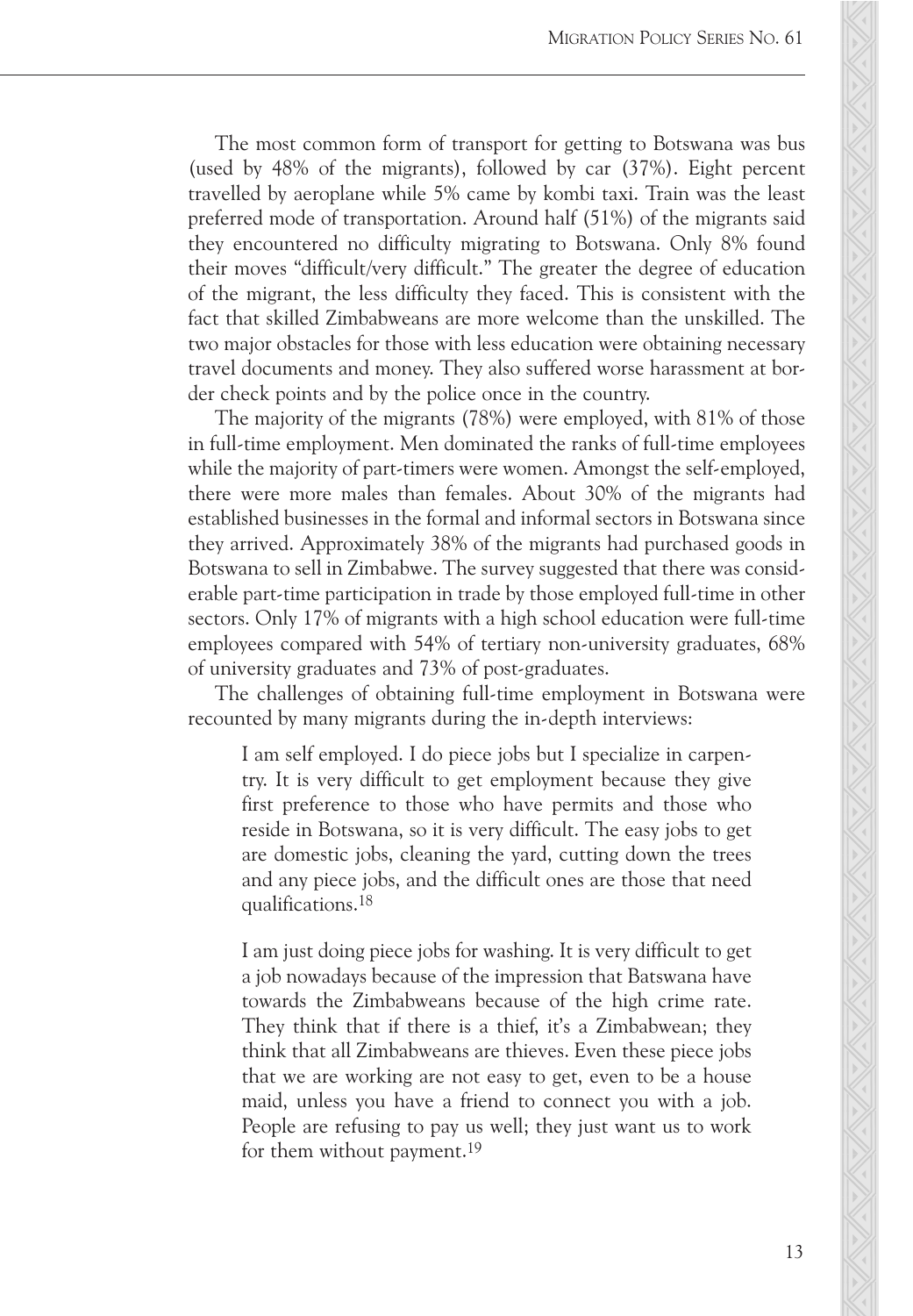One domestic worker claimed that local workers are paid P500 per month whereas she was only paid P350: "I work too much. It is very difficult because I do not have much to say."20

The preference of formal sector employers for Batswana was alluded to by many, even if the Zimbabwean applicant was better-qualified for the job. One self-employed computer engineer noted that many job advertisements specified that only Batswana need apply.21 Others said that it was impossible to get a government job, although it is clear that Zimbabwean doctors and teachers are employed in the public sector. A female migrant working in the construction industry noted that "we can only get jobs from companies owned by foreigners."22 Those who do get jobs spoke of the lack of advancement and how they were sometimes supervised by locals with lower qualifications. One health professional even spoke of training a local who then became their boss.<sup>23</sup>

Many migrants mentioned the bureaucratic difficulties of getting work permits, renewing them and changing employer:

I have to change a permit to change jobs here. The process is just too much. You have to get a clearance letter from your employer, but sometimes when you want to move from one job to another, your employer is not impressed for you because they would be still needing you. You have to sometimes "cough out" because they will say "We did this for you and this for you in the form of training." You might not even get paid the last month because you need that release letter.<sup>24</sup>

Working in the country without proper documentation exposes migrants to the risk of arrest and deportation. One woman said she had been deported four times but still felt the need to keep coming back. While there does not appear to be a widespread trade in forged documentation (as in South Africa) some migrants adopt strategies to circumvent the regulations. One respondent noted that the Botswana government had recently started offering work permits to Zimbabweans for farmwork. Some migrants responded by obtaining work permits for farmwork but then not working on farms: "I do not quite understand the system that they use, it makes it difficult and again it supports corruption because everyone wants to stay in Botswana without any problems. That is why most of the people get permits as if they work in the farms whilst they do not."25

Just over half (51%) of the migrants in the survey had monthly incomes between P2,500 and P14,999 while 30% earned less than P2,500. Though there was no significant association between sex of migrant and income, there was between income and education (Table 6). Almost three-quarters (73%) of those who earned less than P2,500 per month were undocumented migrants. On the other hand, three-quarters of those who earned more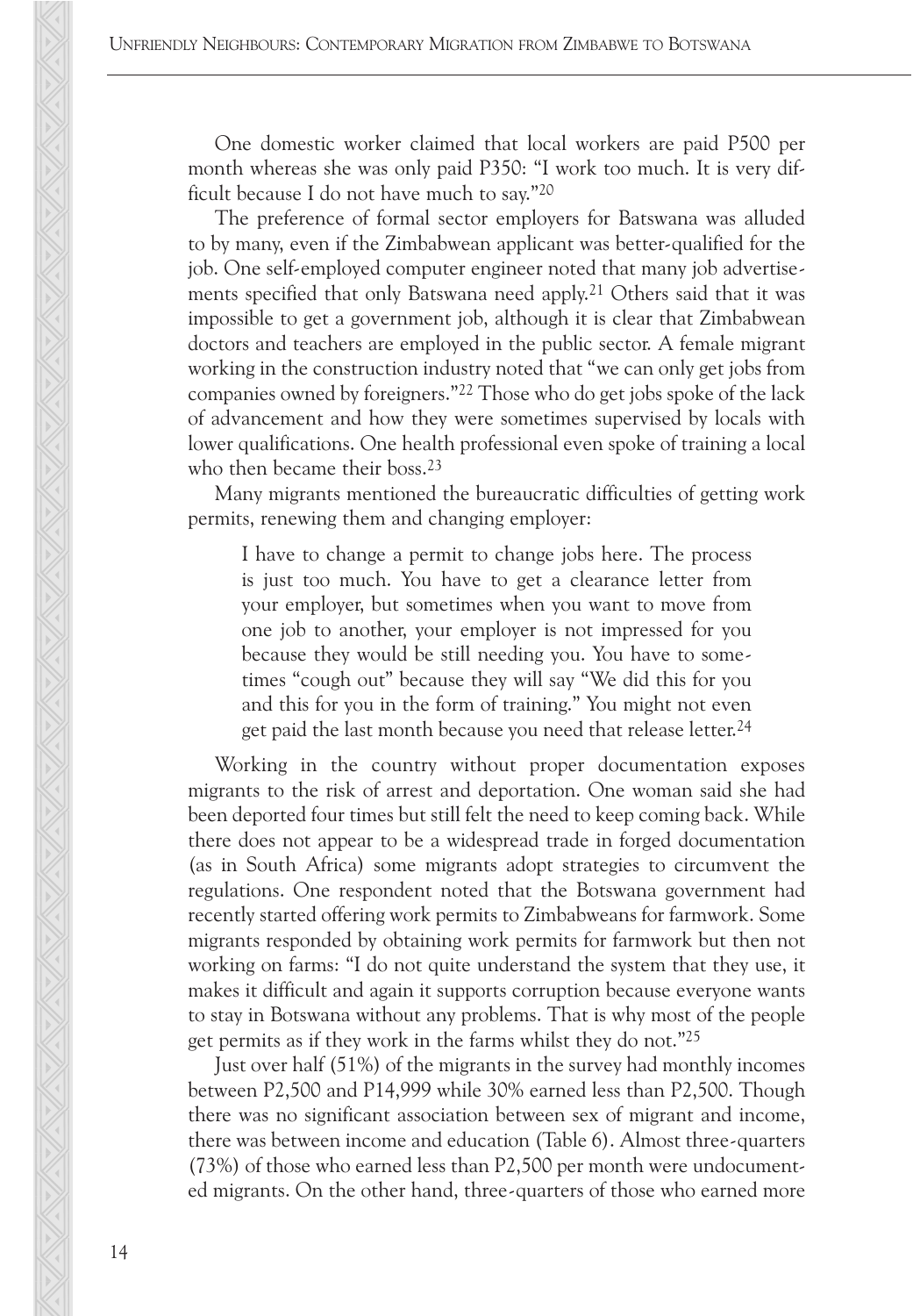than P15,000 per month were permanent residents in Botswana. Almost ity (58%), casual work was the secondary source of income. Other sources<br>of secondary income included informal trading, rentals and remittance<br>from families in Zimbabwe.<br>**Come of Migrants by Level of Education** of secondary income included informal trading, rentals and remittance from families in Zimbabwe. 45% of the migrants earned extra money from a second job. For the major-

|                | Table 6: Income of Migrants by Level of Education |                                     |                                 |               |  |  |  |
|----------------|---------------------------------------------------|-------------------------------------|---------------------------------|---------------|--|--|--|
| Monthly Income |                                                   | Level of Education                  |                                 |               |  |  |  |
|                | Up to Secondary                                   | <b>Tertiary</b><br>(non-university) | <b>Tertiary</b><br>(university) | Post Graduate |  |  |  |
| $<$ P2,500     | 73                                                | 17                                  | 25                              |               |  |  |  |
| P2,500-P14,999 | 27                                                | 63                                  | 57                              | 46            |  |  |  |
| $>$ P15,000    |                                                   | 20                                  | 18                              | -47           |  |  |  |
| N              | 33                                                | 35                                  | 83                              | 28            |  |  |  |

Once settled, Zimbabwean migrants return home relatively frequently. Around 13% of migrants said they return to Zimbabwe at least once a month and another 24% every few months (Table 7). Over 80% return at least once a year. Only 9% had never been back to Zimbabwe. This pattern is very different from that displayed by recent Zimbabwean migrants to South Africa. For example, only 17% of migrants in South Africa returned at least once every few months (compared to 37% in Botswana) (Table 7). And 46% had not been back to Zimbabwe since going to South Africa (compared to only 9% of those in Botswana). In part the difference could be explained by the proximity of Botswana to Zimbabwe especially compared with Johannesburg and Cape Town. The difference may also reflect the fact that Zimbabweans in South Africa increasingly see the country as a place of longer-term residence while those in Botswana continue to see (and are forced to see) their stay as strictly temporary.<sup>26</sup> MIGRATION POLICY SERIES NO. 61<br>
residents in Botswana. Almost<br>
residents in Botswana. Almost<br>
om a second job. For the major-<br>
ourier of income. Other sources<br>
radius<br>
residents<br>
(university) Post Graduate<br>
75<br>
57<br>
67<br>
67<br> 115,000 per month were permanent residents in Botswana. Almost<br>
than P15,000 per month were been monter from a second job. For the major-<br>
145% of the migrants cannot extra more prom a secondary box the superior<br>
of secon

| Table 7: Frequency of Home Visits by Migrants in Botswana and South Africa |                 |              |  |  |  |
|----------------------------------------------------------------------------|-----------------|--------------|--|--|--|
|                                                                            | <b>Botswana</b> | South Africa |  |  |  |
| At least once a month                                                      | 13              | 8            |  |  |  |
| Once every few months                                                      | 24              | 9            |  |  |  |
| Once or twice a year                                                       | 45              | 27           |  |  |  |
| Less than once a year                                                      | 5               |              |  |  |  |
| I have been just once                                                      | 5               | 3            |  |  |  |
| Never been home                                                            | 9               | 46           |  |  |  |
| I cannot visit home                                                        | $<$ 1           | 3            |  |  |  |
| I have no desire to visit                                                  | $<$ 1           | 2            |  |  |  |
| N                                                                          | 201             | 500          |  |  |  |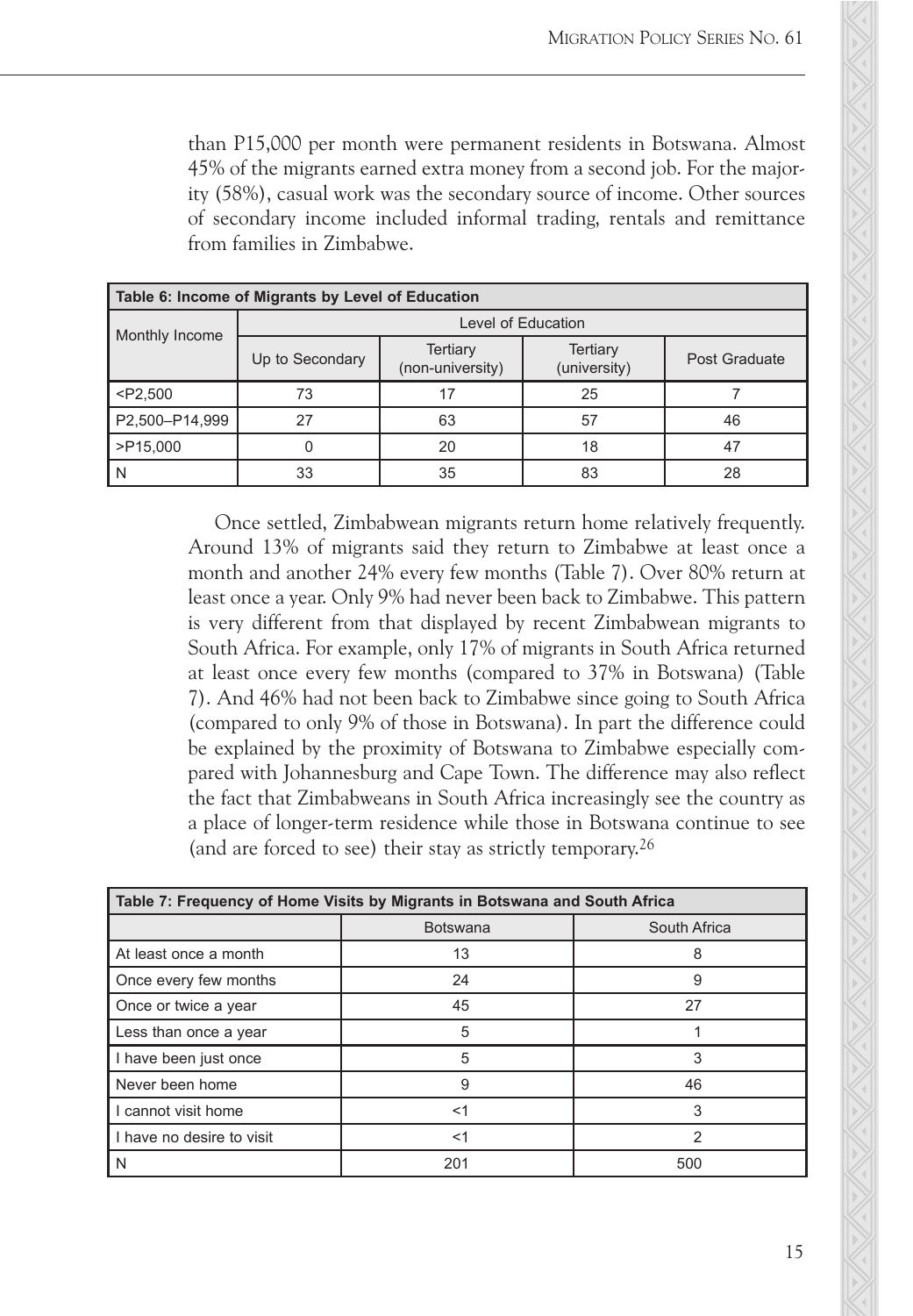# REMITTING TO ZIMBABWE

Zimbabwean migrants in Botswana are regular remitters: just over 80% had remitted money home during the 12 months preceding the survey. Nearly a third (32%) remitted at least once a month and another 35% a few times a year. There is a clear relationship between the frequency of remitting and length of time in Botswana. For example, 35% of those who had been in Botswana for less than a year had never remitted compared to 16% of those who had been there for 1-2 years and only 1% who had been there 3-5 years (Table 8). With increased years of employment not only did migrant remitting rise, their ability to remit monthly or several times a year increased as well.

| Table 8: Frequency of Remitting by Length of Time in Botswana |                   |               |         |     |  |  |
|---------------------------------------------------------------|-------------------|---------------|---------|-----|--|--|
|                                                               | Years in Botswana | Total         |         |     |  |  |
| Frequency of remitting                                        | $<$ 1             | $1 - 2$       | $3 - 5$ |     |  |  |
| Never                                                         | 35                | 16            |         | 18  |  |  |
| More than once a month                                        | 2                 | 0             | 4       | 2   |  |  |
| Once a month                                                  | 35                | 12            | 28      | 26  |  |  |
| Few times a year                                              | 23                | 51            | 35      | 36  |  |  |
| Once a year                                                   | $\mathcal{P}$     | $\mathcal{P}$ | 3       | 9   |  |  |
| Occasionally                                                  | 2                 | 19            | 18      | 15  |  |  |
| N                                                             | 40                | 43            | 81      | 164 |  |  |

In terms of amounts, 29% of migrants remitted less than P2,000 per annum, 27% between P2,000 and P5,000, and 44% more than P5,000 (Table 9). The amount of money remitted was not related to the sex of the migrant nor was there a significant association between remittances and either age or education. However, the monthly income of migrants had a significant impact on the amount remitted (Table 10). Two thirds of those who earned less than P2,500 per month remitted less than P2,000 per year whereas no-one who earned this amount remitted more than P5,000 per year. On the other hand 74% of those who earned more than P15,000 a month remitted P5,000 or more per year. The length of time a migrant had been in the country also influenced the amount remitted, with those who had been there longer tending to remit more.

| Table 9: Amount Remitted by Sex |             |            |              |  |  |  |
|---------------------------------|-------------|------------|--------------|--|--|--|
| Annual Amount                   | Male $(\%)$ | Female (%) | Total $(\%)$ |  |  |  |
| $<$ P2,000                      | 30          | 29         | 29           |  |  |  |
| P2,000-P4,999                   | 27          | 27         |              |  |  |  |
| $>$ P5.000                      | 43          | 44         | 44           |  |  |  |
| N                               | 90          | 66         | 156          |  |  |  |

16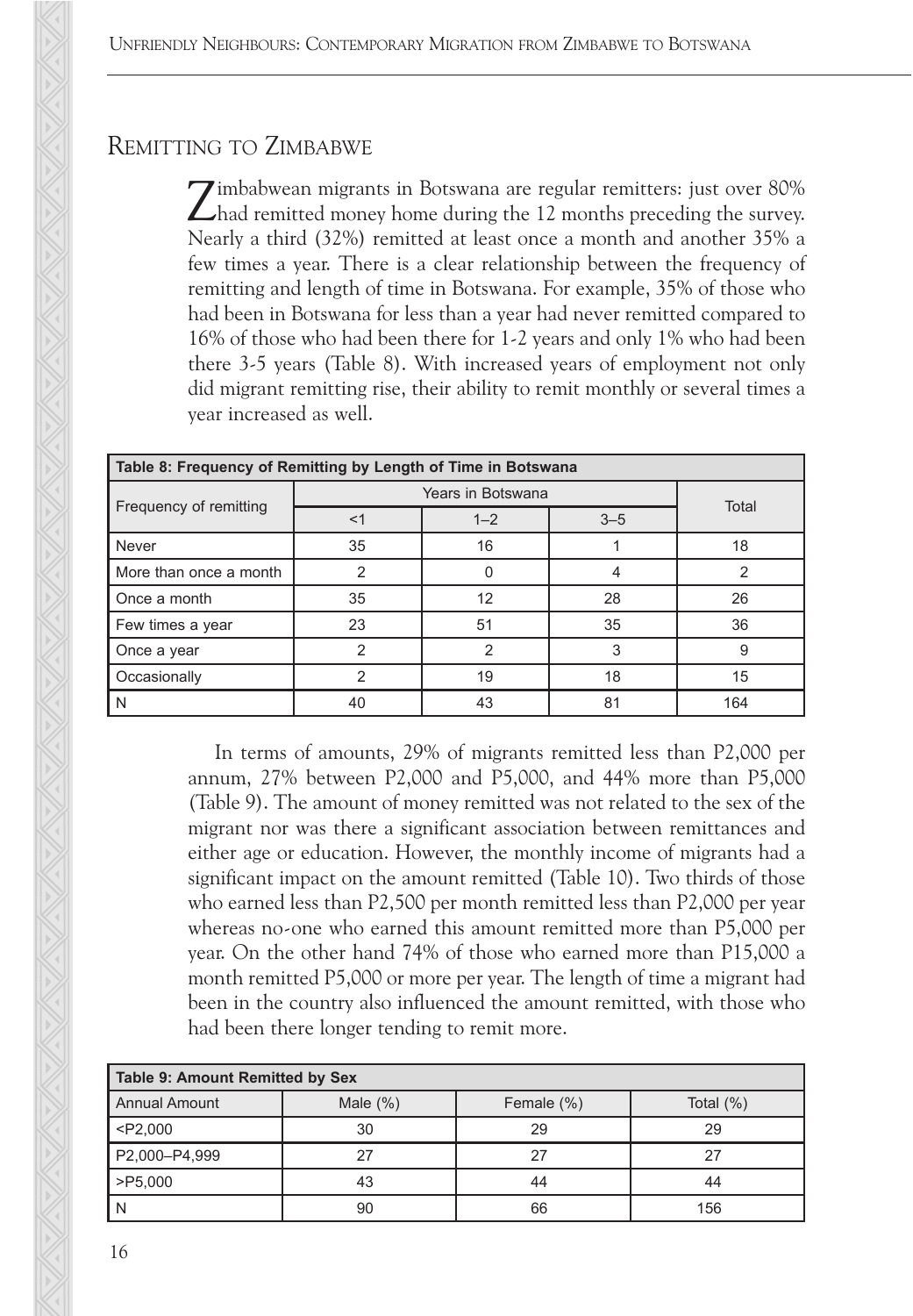| Table 10: Amount Remitted by Level of Income |                           |               |            |  |
|----------------------------------------------|---------------------------|---------------|------------|--|
|                                              | <b>Annual Remittances</b> |               |            |  |
| Monthly Income                               | $<$ P2,000                | P2,000-P4,999 | $>$ P5,000 |  |
| $<$ P2,500                                   | 66                        | 25            |            |  |
| P2,500-P14,999                               | 16                        | 27            | 26         |  |
| >P15,000                                     | 18                        | 48            | 74         |  |
| N                                            | 38                        | 77            | 27         |  |
|                                              |                           |               |            |  |

A recent study of remittance transfer mechanisms takes issue with the conventional wisdom that formal transfers are more efficient and cost-effective than informal mechanisms.<sup>27</sup> This critique certainly seems appropriate to Zimbabweans in South Africa who make extensive use of informal channels including personal transfer using friends and co-workers and cross-border operators known as *omalayisha*.<sup>28</sup> SAMP's recent study of Zimbabweans in South Africa, found that 66% of migrants used informal transfer channels (Table 11).<sup>29</sup> In contrast, only 35% of Zimbabweans in Botswana use informal mechanisms (including 22% using personal transfer). In stark contrast to South Africa, 64% of migrants in Botswana use formal remittance channels: 51% remit through formal money transfer agencies (e.g. Western Union and Money Gram) and 13% use banks. Older, more educated and higher-income migrants made more use of formal channels than their younger, less-educated and lower-income counprivate recruiting enterprises. MIGRATION POLICY SERIES NO. 61<br>
THIMITENDES<br>
THIMITENDES<br>
THIMITENS<br>
THIMITENS<br>
THIMITENS<br>
THIMITENS<br>
THIMITENS TRIS CITE<br>
THIMITENS TRIS CITE<br>
THIMITENS TRIS CITE<br>
THIMITENS TRIS CITE (THIMITENS USE)<br>
THIMITENS WAS COMPRO **Table 10: Amount Remitted by Level of Income<br>
Normal Remittances<br>
Normal Remittances<br>
PES,000<br>
PES,000<br>
PES,000<br>
PES,000<br>
TES,000<br>
TES,000<br>
TES,000<br>
TES,000<br>
TES,000<br>
TES,000<br>
TES,000<br>
TES,000<br>
TES,000<br>
TES,000<br>
TES,000<br>** terparts.

| Table 11: Remitting Channels to Zimbabwe |              |                  |  |  |
|------------------------------------------|--------------|------------------|--|--|
|                                          | Botswana (%) | South Africa (%) |  |  |
| Through a bank                           | 13           | 11               |  |  |
| Take it themselves                       | 22           | 9                |  |  |
| With a friend or co-worker               | 13           | 27               |  |  |
| Formal money transfer agency/post office | 51           | 18               |  |  |
| Informal money transfer                  |              | 30               |  |  |
| Other means                              |              | 5                |  |  |

Section Three reviews research on the global circulation of health pro-Why do Zimbabweans in Botswana remit? Studies of households in Zimbabwe have clearly shown that remittances are used to meet basic household needs in tough economic times.<sup>30</sup> None of these studies specifically focus on remittances received from Botswana or the uses to which these remittances are put. This study shows that the motives for remitting by Zimbabweans in Botswana are very similar to those living elsewhere. As many as 57% of the migrants gave the meeting of daily household expenses as their main reason for remitting and another 32% gave it as their second reason. The survey asked specifically about remitting for food purchase: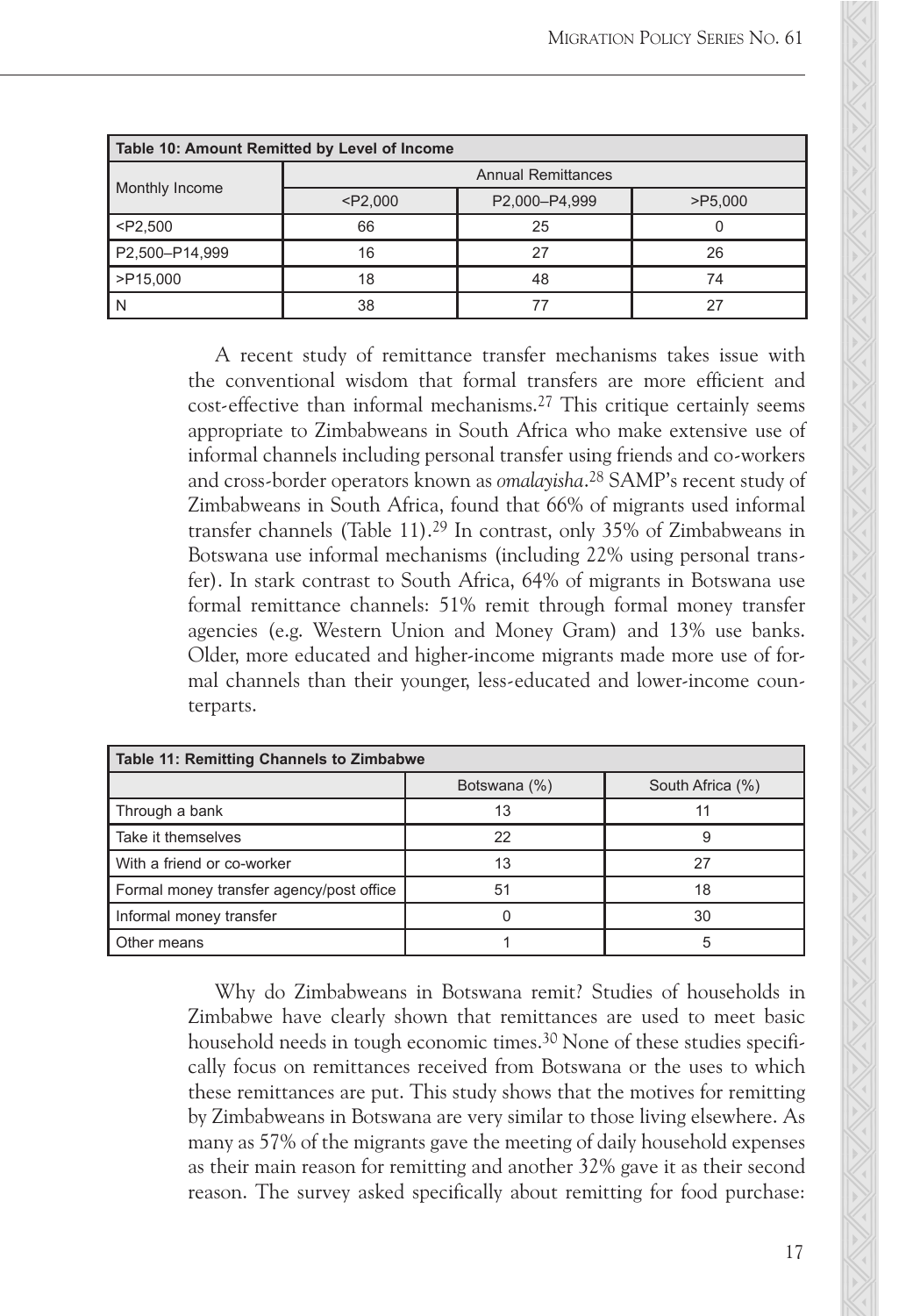23% gave it as their first reason and 36% as their second reason. When clothing, transportation, medical and school fees are included, the proportions for household needs are even higher. The very high use of financial remittances for such needs indicates the utility of labour migration from Zimbabwe for the survival of families left behind in the country. Only 7% of the migrants said they remitted in order to start or run a business and even fewer (3%) said that remittances were for savings.

| Table 12: Reasons for Remitting to Zimbabwe |                 |                   |  |
|---------------------------------------------|-----------------|-------------------|--|
|                                             | Main Reason (%) | Second Reason (%) |  |
| To meet daily household expenses            | 57              | 32                |  |
| To buy food                                 | 23              | 36                |  |
| To start or run business                    | 7               | 4                 |  |
| To buy clothes                              |                 | 6                 |  |
| To pay transportation                       |                 |                   |  |
| To pay medical fees                         | 4               | 8                 |  |
| To pay school fees                          | 2               | 2                 |  |
| To build or renovate house                  |                 | 3                 |  |
| Savings                                     | 3               | $\overline{2}$    |  |
| Special event                               | $\mathfrak{p}$  | 5                 |  |
| Other                                       |                 | U                 |  |
| N                                           | 164             | 157               |  |

Migrants in Botswana also send goods back across the border to their families. Just over 70% said they had sent goods home since coming to Botswana. Goods are remitted less often than money, with the peak frequency (36%) being a few times a year. Twenty-four percent send goods once a year or occasionally. In addition to food, which 65% of migrants had sent home, household goods and appliances were popular items (60% had sent these to their families). Sixty percent of migrants said they took the goods home personally while 24% sent them informally (e.g. by taxi and bus drivers).

# TREATMENT IN BOTSWANA

A number of previous studies have examined Batswana attitudes towards Zimbabwean migrants in the country. One group of studies focused on capturing the views of ordinary people through attitudinal surveys.<sup>31</sup> These studies show that public attitudes in Botswana towards Zimbabweans are not that different from those found in South Africa, where documented levels of xenophobia are extremely high.32 One study has attempted to show that Zimbabweans in Botswana are also xenophobic, something the author describes as "reverse xenophobia."33 However, there is no compelling reason why descriptions by migrants of how badly they are treated in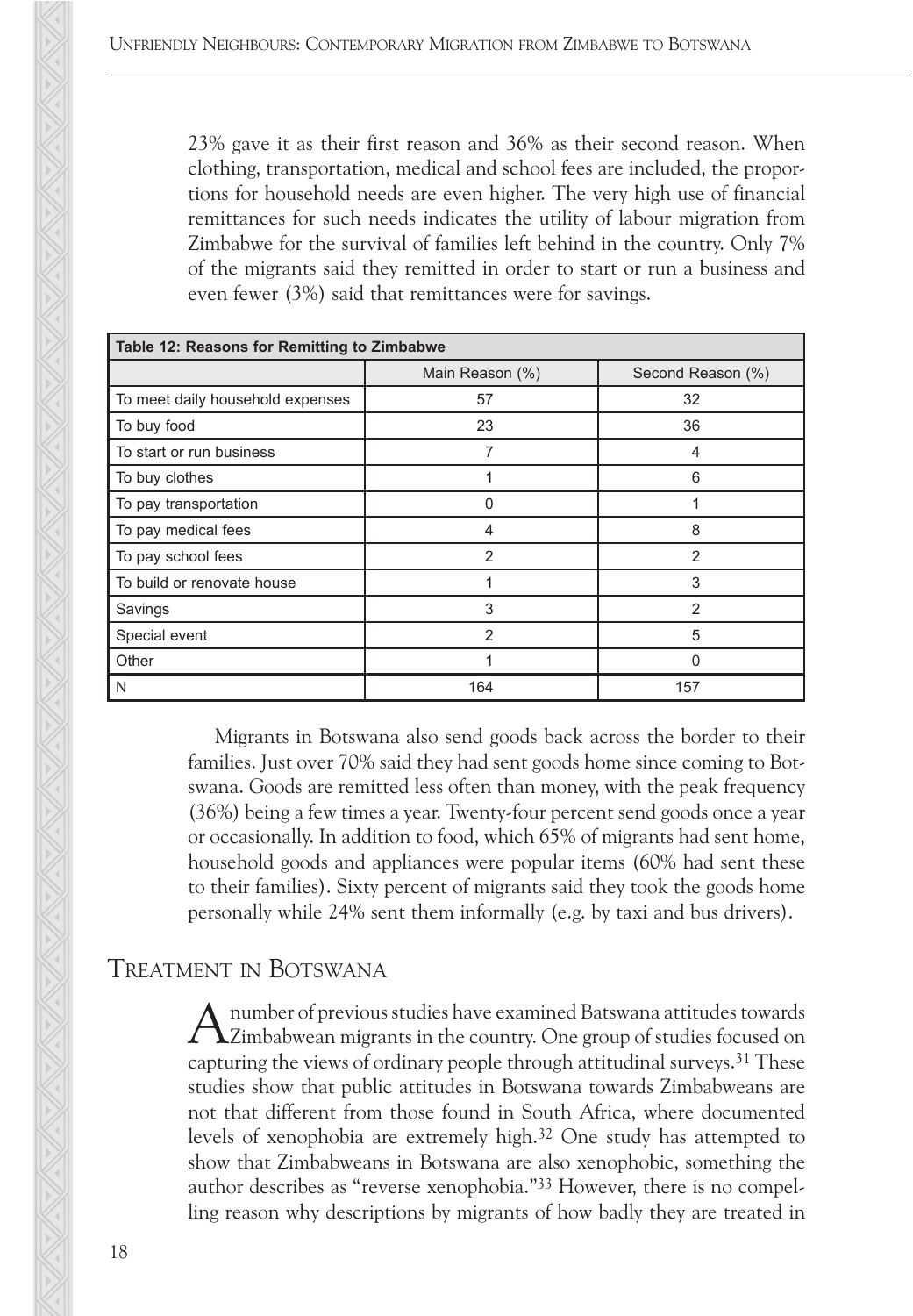Botswana should be labelled reverse xenophobia. Analyses of coverage of migration issues by the media in Botswana suggest that anti-migrant hostility both reflects and reinforces more general public sentiment.34

ity both reflects and reinforces more general public sentiment.<sup>34</sup><br>There is little doubt that the Botswana authorities and police take<br>dim view of the presence of large numbers of Zimbabweans in the countr<br>Like South Afri There is little doubt that the Botswana authorities and police take a dim view of the presence of large numbers of Zimbabweans in the country. Like South Africa, Botswana has a vigorous policy of arresting and deporting Zimbabweans (called "clean up campaigns") with expired or no valid documentation. Between 1992 and 1997, Botswana deported a total of 74,582 people, mostly Zimbabweans. After 2000, arrest and deportation procedures became much more systematic with country-wide roadblocks and regular police and military raids on workplaces and residences. A Centre for Illegal Immigrants (known locally as *Teronko ya Ma Zimbabwe* or "a prison for Zimbabweans") was established in Francistown where deportees are held prior to being bused to the border at Ramokgwebana. The numbers of deportees have continued to grow every year, from around 16,000 per annum in the late 1990s to 30,000 in 2004 to 40,000 in 2006. In 2009, the latest year for which figures are available, a total of 48,145 Zimbabweans were deported by Botswana. A typical enforcement operation in 2006 was described as follows:

The Departments of Immigration, Labour and Home Affairs and the police and soldiers have started a joint operation to round up illegal immigrants in Selebi-Phikwe and surrounding villages and cattle-posts and lands. The operation is scheduled to take two days. It started yesterday morning with a house to house search and roadblocks to vet passengers. The law enforcement officers even went from office to office in search of illegal immigrants. The whole of yesterday,  $\overline{\phantom{a}}$ there were very few foreigners in town. Usually the foreigners, mainly Zimbabweans gather in the middle of the town waiting for anybody who could offer them piece jobs. When the sun sets, they travel on foot to Botshabelo where most of them reside. Selebi-Phikwe and surrounding villages like Mmadinare have been hit by alarming numbers of illegal immigrants. By yesterday afternoon, the arrested immigrants were gathered around the Selebi-Phikwe police station for screening to identify those who were in the country illegally. The station commander Isaiah Makala stated that those found to have violated immigration and labour laws will get four strokes in the buttocks before they are deported. He said the law has been amended to flog such offenders at the Customary Court.<sup>35</sup> MIGRATION POLICY SERIES NO. 61<br>
bloobia. Analyses of coverage of<br>
suggest that anti-migrant hostillal<br>
a authorities and police take a<br>
a authorities and police take a<br>
of Zimbabweans in the country.<br>
spolicy of arresting Botswana should be labelled reverse xenophobia. Analyses of coverage of coverage of coverage of coverage of coverage of the best<br>signation issues the media in Botswana suggest that anti-migrant hesil-<br>typoth relects and p

recruitment of foreign health professionals to work in South Africa. The The President's Office maintains that Zimbabweans are not "whipped" because they are illegal immigrants but rather those who are "whipped"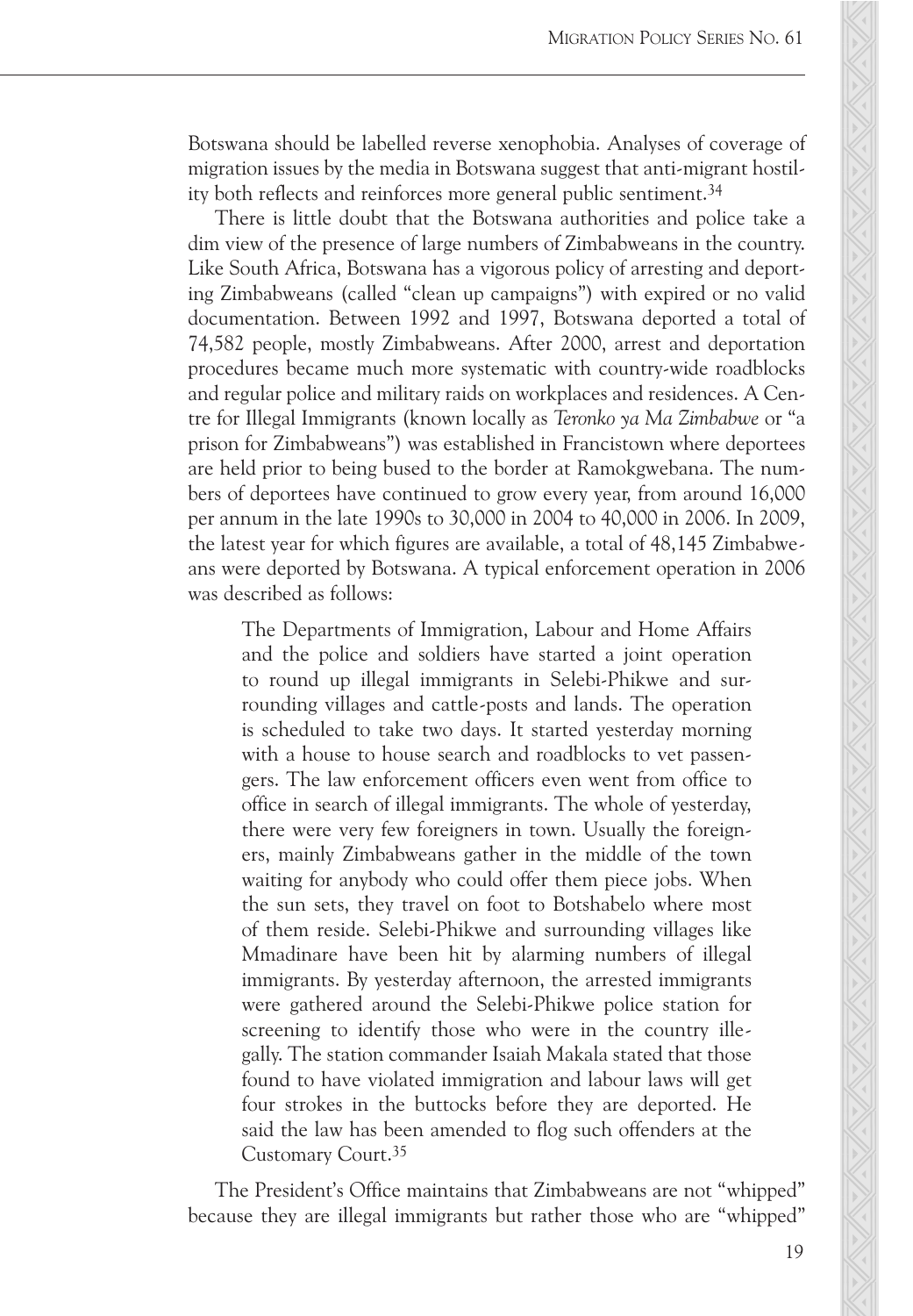have been involved in criminal activities and received corporal punishment as prescribed in the laws of Botswana.<sup>36</sup> Zimbabwean migrants claim, however, that customary courts and the police also mete out corporal punishment on the slightest of pretexts.

In 2008, the International Organisation for Migration (IOM) constructed a Reception and Support Centre for deportees at the Zimbabwean border town of Plumtree. Deportees are provided with advice, counselling, food and assistance with transportation to their homes. The Botswana government has also targeted particular professions in their enforcement campaigns. In June 2010, for example, 500 Zimbabwean school teachers were rounded up in raids on schools and private colleges, held in police cells for a week and then deported.37

A number of the Zimbabwean migrants interviewed for this study recounted negative personal experiences with the Batswana police.

We try hard to find jobs but the problem is that the police are always raiding and troubling us, especially at the spots that we market ourselves at. It's like they do not want us to earn a living. The police do not want to co-operate, they are deporting ladies with small kids and take them to the prison, and the child may be affected because of going to prison at a young age.38

The food and accommodation (at the detention centre n Francistown) is not welcoming, We will be packed in the truck and the health conditions were not okay with kids, just like the time when I was deported with my child, I didn't appreciate it, the food was horrible, they treat us like animals.39

Normally when the police come to arrest Zimbabweans, they come drunk and beat us but if the immigration officers are there, then we would know that we are safe, but if it's the police and soldiers alone, we would know that we are in trouble. The only problem is that the police may come at any time and harass you because they want to see the documents. At times when we work for someone, they refuse to pay us because we do not have the right papers. Then they would call the police to come and take us.40

The contrast between immigration officers, on the one hand, and the police and army, on the other, was a recurrent theme. As one man observed, "With the immigration and customs, I do not have any problems with them, I only have a problem with the police, they hate Zimbabwe."<sup>41</sup> Claims of collusion between employers and police in the arrest of migrants were also made by more than one migrant. Citizens are also known to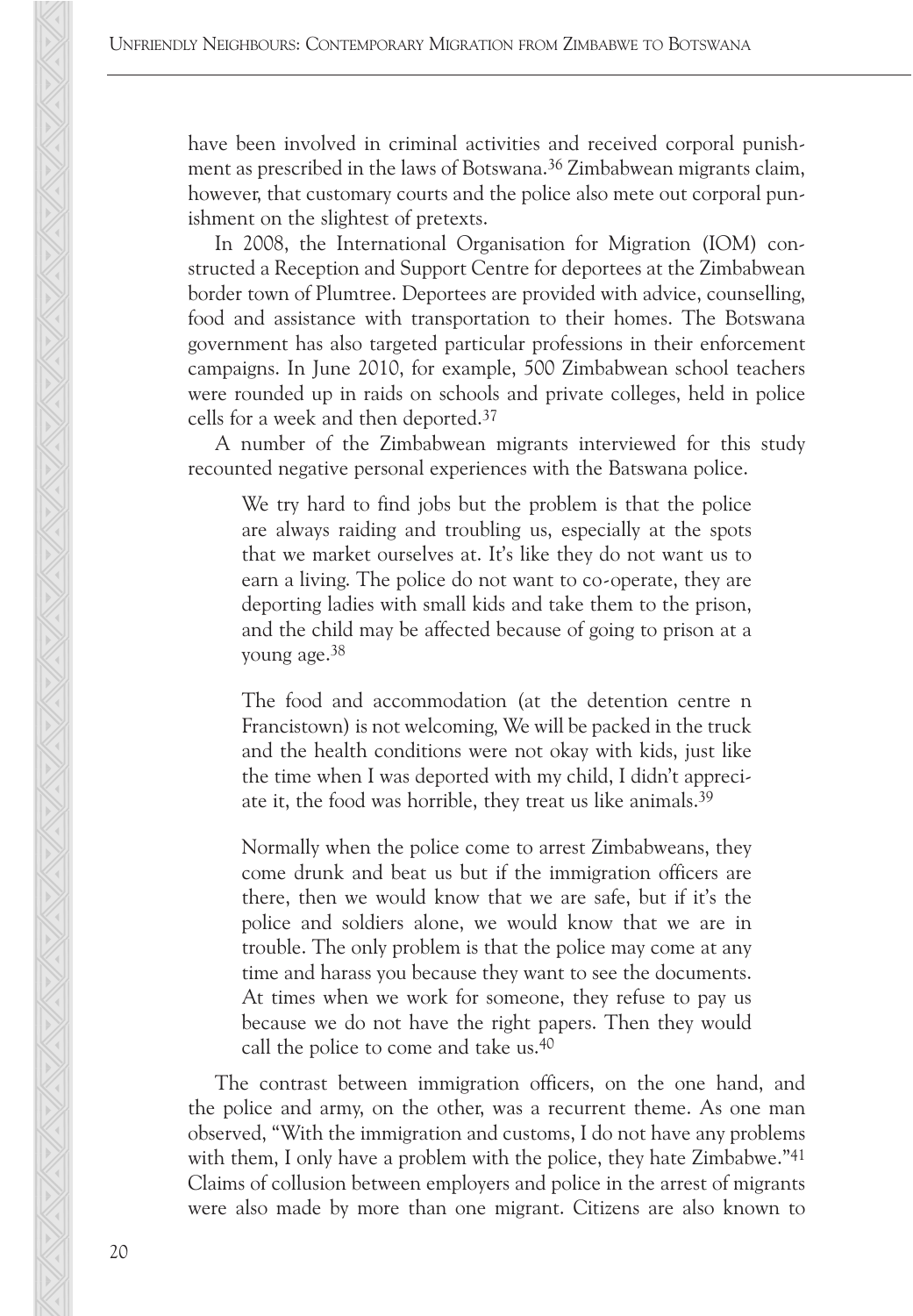report Zimbabweans to the police: "If they find out that a Zimbabwean is working in a certain company, they will call the police to raid there which is something that is not good and affects our living."42

is something that is not good and affects our living."42<br>As many as 92% of the migrants in the survey said they had had<br>favourable impression of Botswana prior to moving. At the time of th<br>interview, this had dropped to 65 As many as 92% of the migrants in the survey said they had had a favourable impression of Botswana prior to moving. At the time of the interview, this had dropped to 65%. The experiences of Zimbabweans in Botswana have been generally positive (according to 69% of the respondents) but this still leaves a third of migrants with an unfavourable view. The respondents were asked to rate the type of treatment they had received from different groups in Botswana. There was a very high approval rating for fellow Zimbabweans and other Southern Africans (77% good/very good in both cases). The poorest approval ratings were given to employers, landlords, government officials and the police. However, the proportion of migrants who complained of bad or very bad treatment was highest for government officials (at 29%) followed by landlords and the police (both 23%). MIGRATION POLICY SERIES NO. 61<br>
find out that a Zimbabwean is<br>
the survey sid they had had a<br>
ur living."<sup>42</sup><br>
the survey sid they had had a<br>
to moving. At the time of the<br>
experiences of Zimbabweans<br>
rec (according to 69% report Zimbabweans to the police: "If they find out that 2 Zimbabwean is to something that is not cool and affects out line  $^{42}$ <br>
is Amany as 92% of the migrants in the gauve said they had had a favourable impression of

| Table 13: Type of Treatment Received from Various Groups |           |      |                                          |            |          |
|----------------------------------------------------------|-----------|------|------------------------------------------|------------|----------|
| Group                                                    | Very Good | Good | <b>Neither</b><br>Good nor<br><b>Bad</b> | <b>Bad</b> | Very Bad |
| Other people from Zimbabwe                               | 34        | 43   | 15                                       | 5          |          |
| <b>Other Southern Africans</b>                           | 26        | 51   | 16                                       | 2          |          |
| <b>Batswana</b>                                          | 19        | 24   | 34                                       | 12         | 8        |
| <b>Employers</b>                                         | 18        | 26   | 21                                       | 10         | 4        |
| Landlords                                                | 15        | 31   | 27                                       | 14         | 9        |
| Government officials                                     | 15        | 25   | 27                                       | 16         | 13       |
| Police officers                                          | 16        | 28   | 30                                       | 8          | 15       |

The shift in Zimbabwean attitudes after coming to Botswana thus The since in Embabwean actitudes are colling to Botsward thus<br>seems to be rooted in personal experience. Not only have many migrants geens to be footed in personal experience. For only have many ingrafies run afoul of the police, they note that they have experienced discriminarun arour or the police, they note that they have experienced ulse.<br>time in the modulate of talents of talent. It is talent. tion in the workplace, at schools and at public hospitals:

I always go to the private hospitals because I do not like these government hospitals. I do not like government clinics because they want legal documents, if you do not have them they won't offer services to people who do not have them just like I do not have them. I had them but they were not valid and so they could not help me. I do not feel all that comfortable because they do not like communicating in English, once you start speaking in English to show them that you are a foreigner, they do not focus on you, and they won't treat you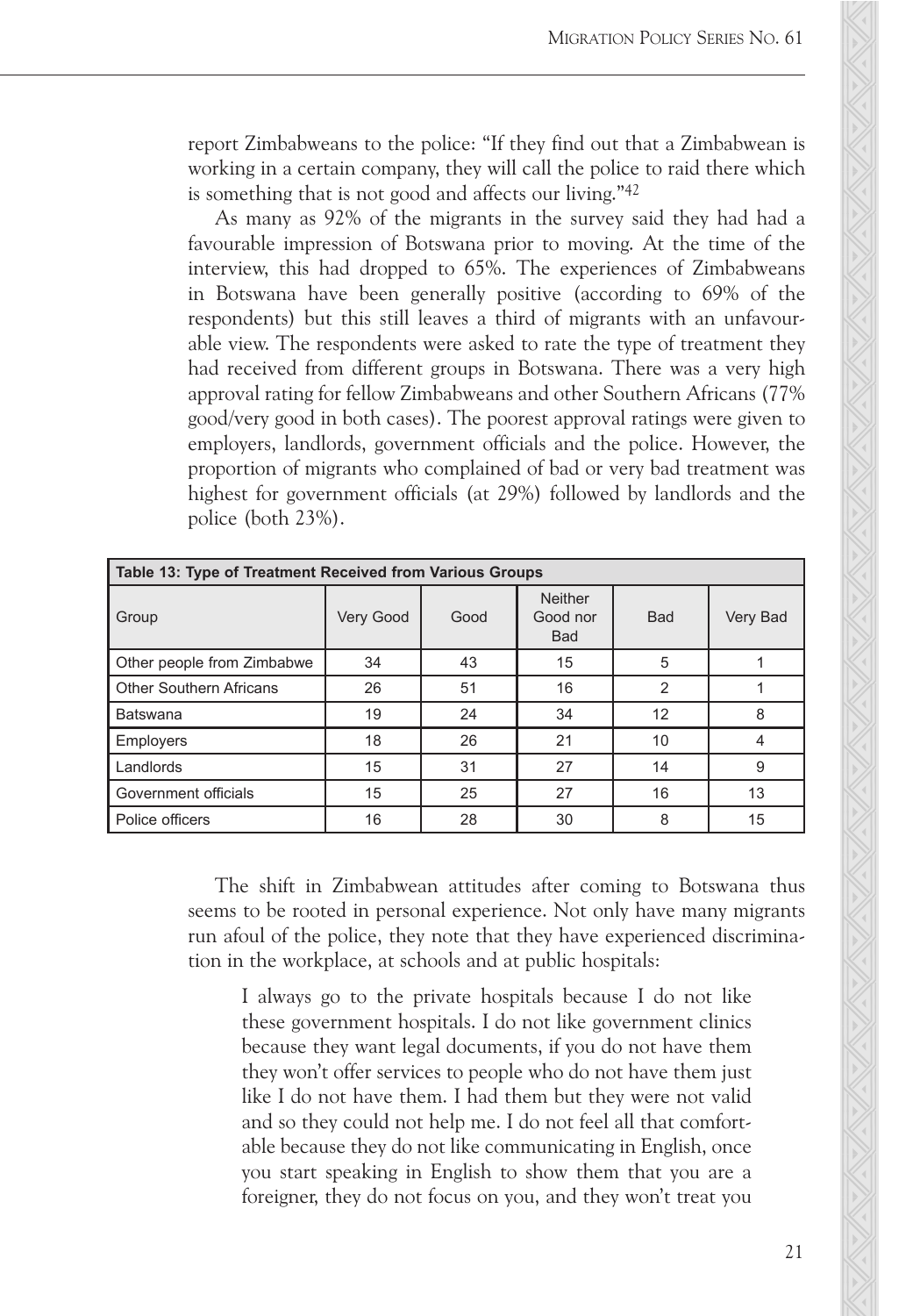like any patient. The problem starts at the reception, and from there, you don't have any chance going to the doctor, I already have failed at the first stage. The reason why some people do not even bother going to government hospitals is because they just make you wait and call the police while you are sick.43

They do not want to give us medication like N1H1 immunization because they say that it is not for foreigners. Usually I do not go when my child is sick; I go to the chemist and tell them what is wrong. The nurses are a bit harsh to us, even for weight check ups I do not go. I am never going back there, I will only go for the immunization of the baby, but otherwise no. They say that they don't want foreigners. They do not want to help us. I have never gone to private clinics because I cannot afford them, they are too expensive. I will only go to pharmacies to tell them the problem and buy the medication.<sup>44</sup>

In addition, many have been victims of crime. Thirty-seven percent of those surveyed had been robbed since coming to Botswana and 36% had been assaulted. A decade ago, Francistown seemed a more risky place to live than Gaborone. However, this has changed over time. More migrants living in Gaborone (40%) had been robbed than those living in Francistown (29%), and more had also been assaulted (41% and 18%).

#### RETURNING TO ZIMBABWE

Regardless of the socio-economic status of the migrants, there was general agreement on the issue of returning permanently to Zimbabwe (90% saying they intended to return eventually). The vast majority (84%) wanted a change in the political system in Zimbabwe to occur before making plans to return and 91% wanted to see substantial economic change as well. At the same time, only 54% said it was likely or very likely that they would return home for good within two years which suggested that there is not a great deal of faith that economic conditions will improve in Zimbabwe in the foreseeable future. There was a clear relationship between educational level and intention to return with the more educated and skilled less likely to see an early return to Zimbabwe.

Only 16% of the Zimbabwean survey respondents said that they intended to stay "permanently" in Botswana. Another 17% said they intended to stay "indefinitely." Most (43%) said they intended to stay for a few years before returning home. In other words, exactly one third see an extended period of residence in Botswana as both desirable and likely and another 40% see themselves remaining in Botswana for a few years. There was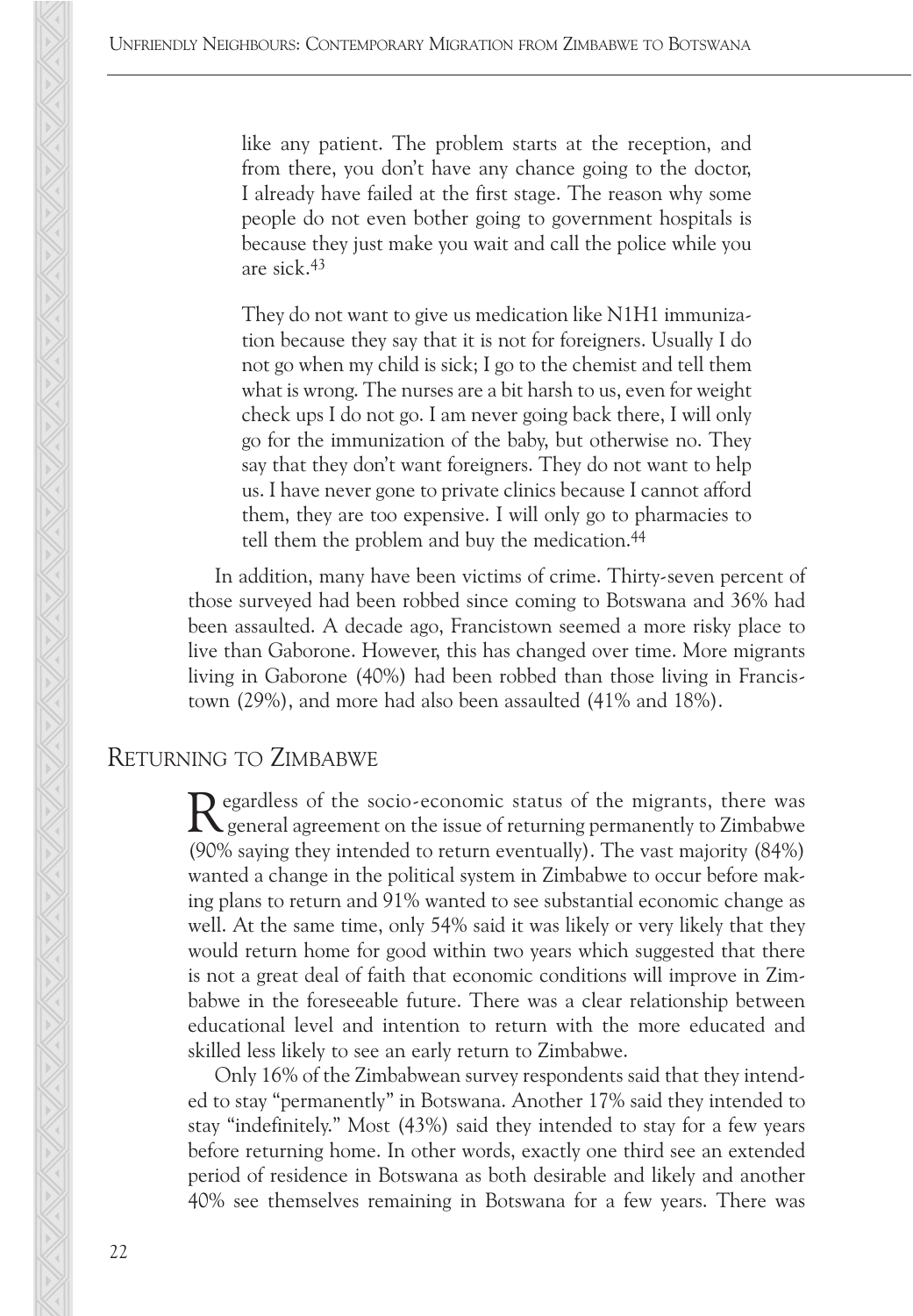no association between income and intended length of stay in Botswana, more likely than the higher income group to stay for shorter period<br>Intention to stay permanently did increase with increasing income. Ove<br>one-third of the migrants wished to be permanent residents of Botswar<br>while about o Intention to stay permanently did increase with increasing income. Over one-third of the migrants wished to be permanent residents of Botswana while about one-fifth (21%) desired to become citizens of the country. The desire to be a permanent resident increased with income (from 30% for those earning  $\langle P2,500 \rangle$  per month to 51% for receivers of more than P15,000 per month). The desire to become a Botswana citizen may have been prompted by the prospect of benefitting from the economic and other opportunities citizens enjoy. Hence, notwithstanding the expressed desire to be permanent residents and citizens, only 10% of the migrants wished to live in Botswana after they retire. although the data suggests that migrants who earned lower incomes were more likely than the higher income group to stay for shorter periods.

The lack of enthusiasm for an early return to Zimbabwe was reflected in the comparisons that migrants made between the two countries. On virtually every economic/livelihood measure, Botswana was judged to be superior to Zimbabwe (Table 14). The perceived differences were particularly stark with respect to the availability of decent jobs, overall living conditions, the cost of living, and the availability of food and water. The only major exceptions were the availability of land and treatment by employers (both seen as superior in Zimbabwe). Health care, the level of disease, and crime levels were all viewed as superior in Botswana. Levels of personal safety and security were marginally better in Botswana. On the other hand, Zimbabwe was seen as a better place to access housing, to raise one's family and to send children to school. These answers suggest that migrants are generally willing to leave their children behind in Zimbabwe. Political conditions were viewed as vastly superior in Botswana. In sum, migrants clearly differentiate between the two countries on a whole range of issues, not always to the detriment of Zimbabwe. However, on the issues that ment. really "matter" to migrants (employment, living conditions, the availability of goods in the shops, and peace and security) Botswana is seen as superior to home. While such unfavourable comparisons exist, the "pull" to return home to Zimbabwe is likely to remain relatively weak. MIGRATION POLICY SERIES NO. 61<br>
and length of stay in Botswana,<br>
and contract length of stay in Botswana<br>
and the carrelig income. Over the increasing income.<br>
with increasing income. Over the country-<br>
reased with income no association between income and intended length of stay in Botswana, concerned likely than the higher income group to stay for shorter periods. The case of stay for the case of stay for the case of stay in the bigher inc

Most migrants (79%) anticipated that their personal socio-economic conditions would be better in a year's time. Over half (52%) said that migration to Botswana had positive effects on their family in Zimbabwe; rather fewer (34%) felt the same about the community at home. The effect of migration on the family was positively associated with income: the proportion of positive responses increased continuously from 40% among migrants with monthly income of less than P2,500 per month to 77% for those earning P15,000 per month or more. The reported positive effects also increased from 34% for migrants with up to secondary education to 69% for those with post-graduate education.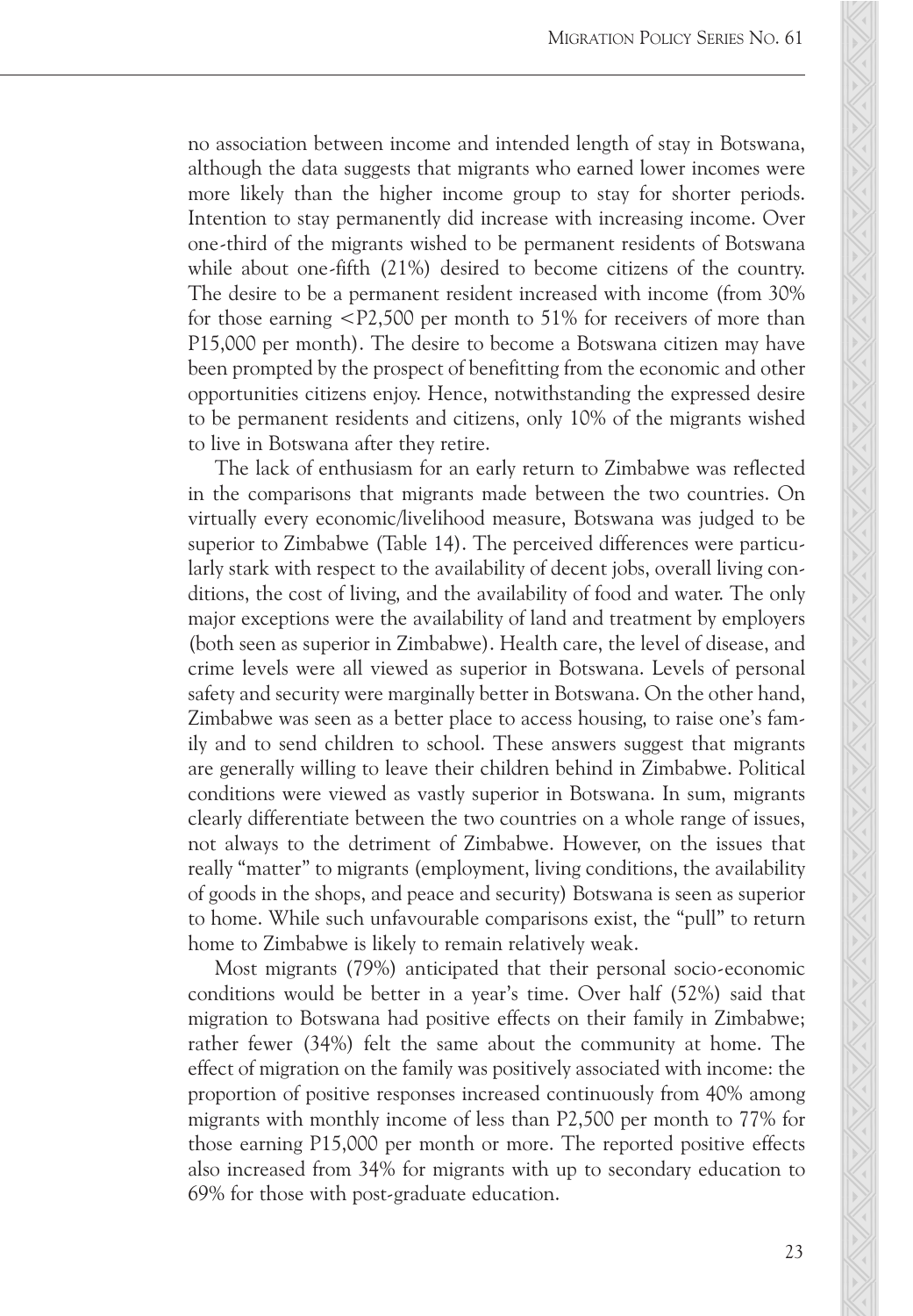| Table 14: Comparison Between Botswana and Zimbabwe |                                             |                                      |                |  |  |
|----------------------------------------------------|---------------------------------------------|--------------------------------------|----------------|--|--|
|                                                    | Better/Much<br>Better in<br><b>Botswana</b> | Better/Much<br>Better in<br>Zimbabwe | About the Same |  |  |
| Economic/Livelihood Conditions                     |                                             |                                      |                |  |  |
| Availability of decent jobs                        | 57                                          | 17                                   | 24             |  |  |
| Overall living conditions                          | 53                                          | 20                                   | 26             |  |  |
| Availability of decent shopping                    | 51                                          | $\overline{7}$                       | 39             |  |  |
| Cost of living                                     | 43                                          | 24                                   | 29             |  |  |
| Opportunities for trade/selling goods              | 37                                          | 35                                   | 24             |  |  |
| Availability of decent water                       | 34                                          | 13                                   | 53             |  |  |
| Availability of decent food                        | 32                                          | 16                                   | 51             |  |  |
| Availability of land                               | 24                                          | 56                                   | 30             |  |  |
| Good treatment by employers                        | 13                                          | 31                                   | 52             |  |  |
| <b>Social Conditions</b>                           |                                             |                                      |                |  |  |
| Availability of decent health care                 | 56                                          | 9                                    | 33             |  |  |
| Low level of crime                                 | 44                                          | 10                                   | 40             |  |  |
| Low level of disease                               | 36                                          | 15                                   | 46             |  |  |
| Safety of myself and family                        | 36                                          | 27                                   | 34             |  |  |
| Availability of decent schools                     | 29                                          | 33                                   | 34             |  |  |
| A decent place to raise your family                | 17                                          | 36                                   | 43             |  |  |
| Low level/amount of HIV/AIDS                       | 17                                          | 25                                   | 43             |  |  |
| Availability of decent houses                      | 10                                          | 42                                   | 46             |  |  |
| <b>Political Conditions</b>                        |                                             |                                      |                |  |  |
| High level of peace                                | 55                                          | 11                                   | 31             |  |  |
| High level of freedom and democracy                | 53                                          | 17                                   | 28             |  |  |

# **CONCLUSION**

recent collection of SAMP papers examining the exodus of Zimbabwe- $\Gamma$  ans from the country did not address the movement of Zimbabweans to neighbouring Botswana.45 This paper set out to rectify this omission. The socio-cultural and geographical proximity of the two countries has made Botswana a popular destination for Zimbabwean migrants fleeing that country's social and economic collapse. The decision to choose Botswana rather than South Africa was influenced by the positive image of that country in Zimbabwe as well as the opportunities it offered to mobilize enough cash income to maintain a better standard of living and to assist the family at home through remittances of cash and goods. Cash is sent mainly to immediate families and is used primarily for domestic consumption.

The reception of Zimbabweans in Botswana has not been particularly positive. While they have not had to endure the xenophobic violence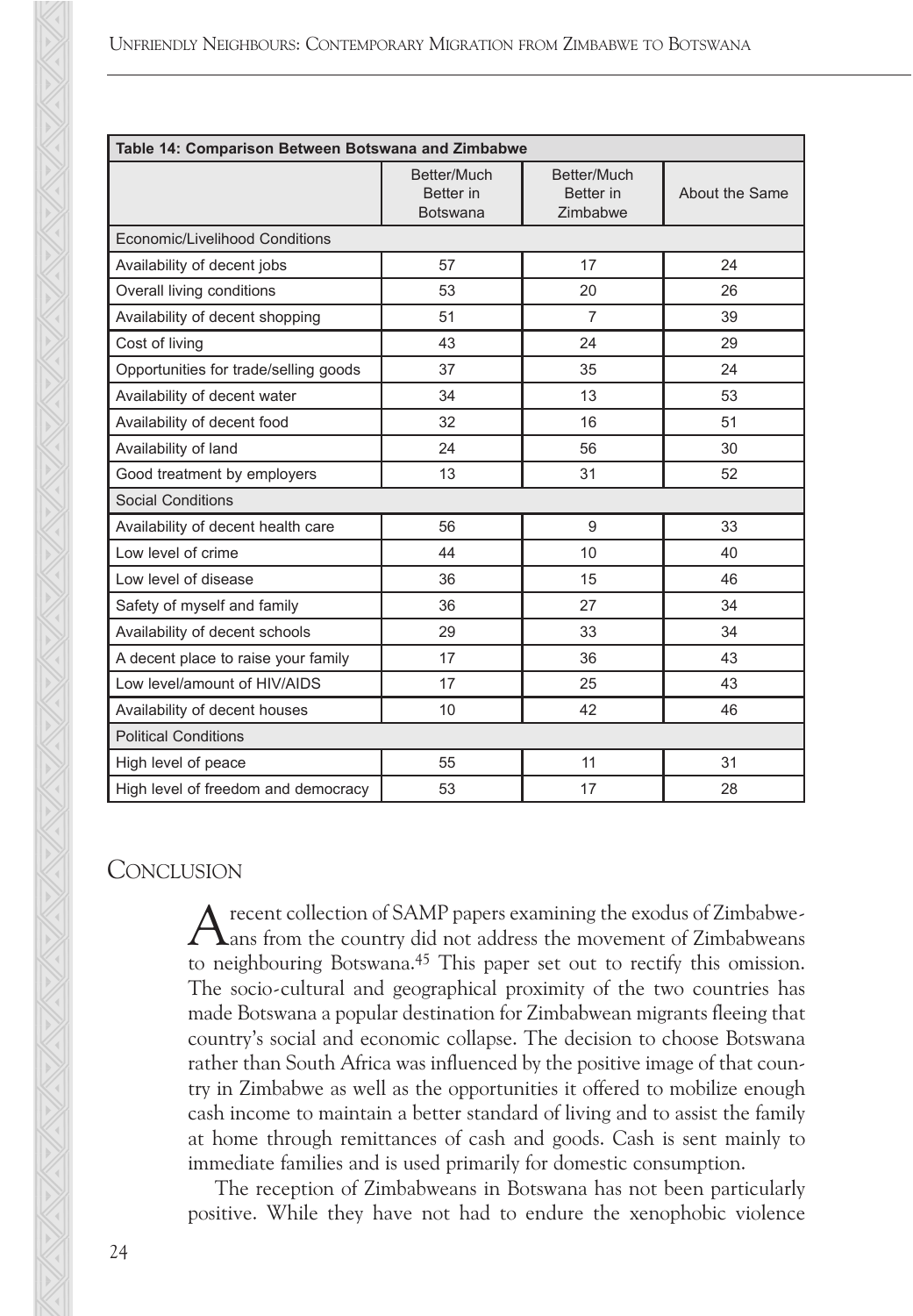experienced by their compatriots in South Africa, they do experience been victims of over-zealous policing including corporal punishment and summary deportation. However, a recent study in Francistown has argued that Zimbabweans are treated very well in that city, receiving considerable ass summary deportation. However, a recent study in Francistown has argued that Zimbabweans are treated very well in that city, receiving considerable assistance from the police and other government officials, which means xenophobia in Botswana.<sup>46</sup> systematic discrimination from employers and landlords. Many have also been victims of over-zealous policing including corporal punishment and

The Botswana government's position on Zimbabwe has become one of the toughest in SADC since Ian Khama assumed the Presidency of Botswana. Zimbabwe is regarded as an "unfriendly neighbour." While this may be related to Khama's personal views on the political situation in Zimbabwe, part of his concern is undoubtedly related to the influx of Zimbabweans into Botswana and the stresses which this places on his country. A resolution of the Zimbabwean political and economic crisis would, in his eyes, be likely to prompt many Zimbabweans to return home. The logical corollary of a tough political stance, however, should be a more accommodating position on Zimbabwean migrants who are viewed as victims of the policies of the Mugabe government. In part, such an attitude would be self-interested as Botswana has been more than willing to utilise the skills of emigrant Zimbabweans. On the other hand, Khama's accommodation does not stop with the skilled and can therefore be viewed also as matter of principle. What this survey demonstrates, amongst other things, is that tolerance of the reality of Zimbabwean migration has not yet permeated throughout Batswana society and officialdom. There are no signs that Zimbabweans are planning an early return home for good which makes such a process all the more imperative in order to turn unfriendly into friendly  $\mathbf{u}$ rs. MIGRATION POLICY SERIES NO. 61<br>
<br>
The Africa, they do experience<br>
and landlords. Many have also<br>
uding corporal punishment and<br>
tudy in Francistovn has argued<br>
that city, receiving considerable<br>
trimment officials, which m experienced by their compatrixes in South Africa, they do experience discrimination from employers and landlyths. Many have also<br>systematic discrimination from employers and landlyths. Many have also<br>summary deportation. H neighbours.

### **ENDNOTES**

- 1 C. Magala, "Ngwato Attitudes Towards Zimbabwean Immigrants in the Bechuanaland Protectorate in the 1950s" *Kleio* 38 (2006): 191-206.
- 2 T. Gwebu, "Spatio-Temporal Patterns and Trends of International Migration in Botswana and Their Policy Implications" In C. Cross, D. Gelderblom, N. Roux and J. Mafukidze, eds., *Views on Migration in Sub-Saharan Africa (*Cape Town: international to South African issues and provides new empirical mate-HSRC Press, 2006), pp. 186-206.
- 3 R. Southall, "Botswana as a Host Country for Refugees" *Journal of Common*wealth & Comparative Politics 22 (1984): 151-79.
- 4 Catholic Commission for Justice and Peace in Zimbabwe, *Gukurahundi in Zim*babwe: A Report on the Disturbances in Matabeleland and the Midlands (New York: Columbia University Press, 2008).
- 5 J. Oucho, E. Campbell and E. Mukamaambo, *Botswana: Migration Perspectives and Prospects*, SAMP Policy Series No. 19, Cape Town, 2000.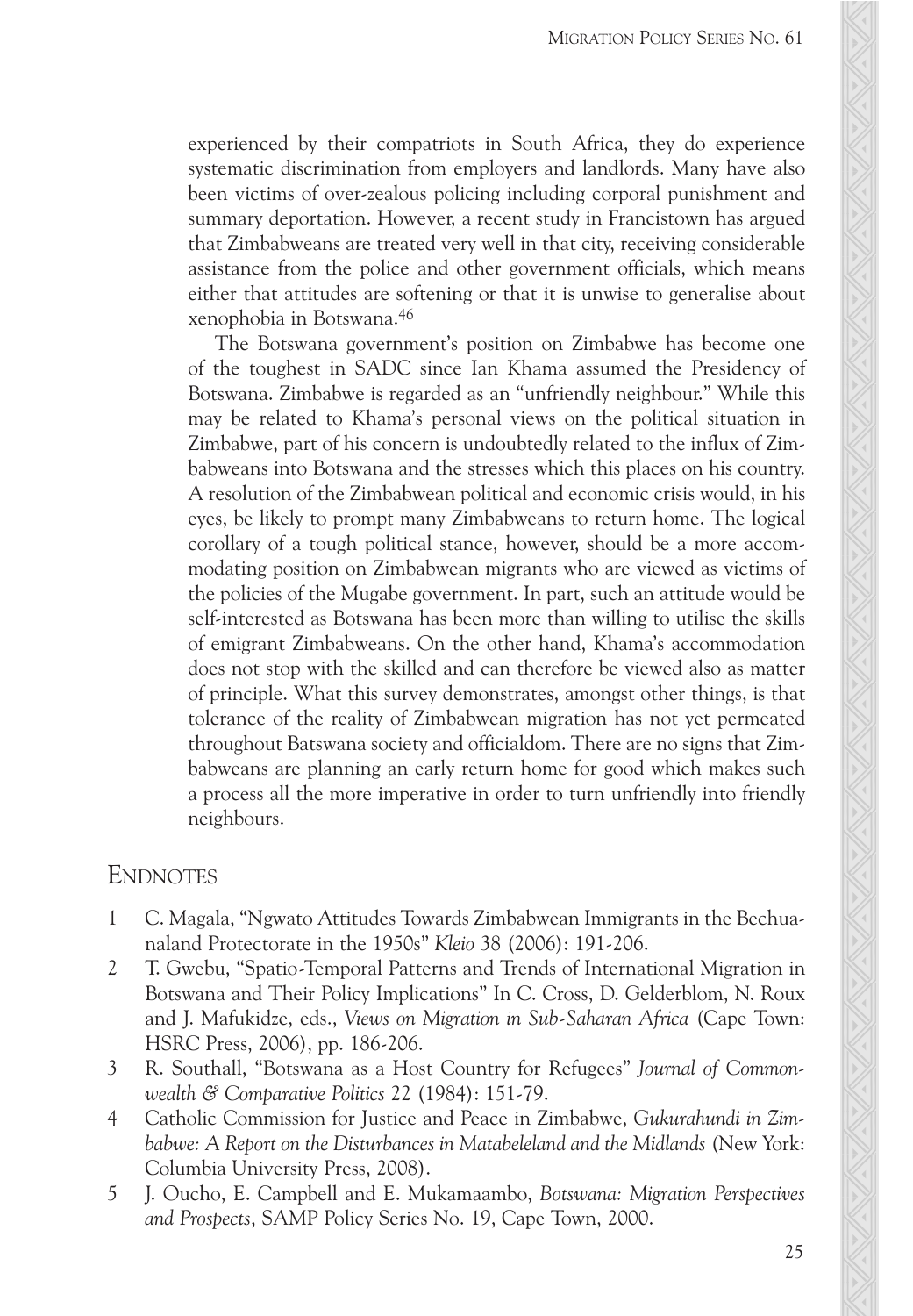- 6 W. Morapedi, "Post-Liberation Xenophobia in Southern Africa: The Case of the Influx of Undocumented Zimbabwean Immigrants into Botswana, c.1995-2004" *Journal of Contemporary African Studies* 25 (2007): 229-50.
- 7 E. Campbell and Z. Mokhomane, "Informal Cross-Border Traders in Botswana" Report for SAMP, Cape Town, 2007.
- 8 E. Campbell, "Attitudes of Botswana Citizens Towards Immigrants: Signs of Xenophobia?" *International Migration* 41(2003): 71-111; J. Crush and W. Pendleton, "Mapping Hostilities: The Geography of Xenophobia in Southern Africa" *South African Geographical Journal* 89(2007): 64-82.
- 9 R. Carroll, "Botswana Erects 300-mile Electrified Fence to Keep Cattle (and Zimbabweans) Out" *Guardian Online* 1 September 2003.
- 10 R. Mukumbira, "Botswana-Zimbabwe: Do New Fences Make Good Neighbours?" *AfricaFiles* 21 October 2004 at http://www.africafiles.org/article.asp?ID=6892
- 11 E. Campbell, "Reflections on Illegal Immigration in Botswana and South Africa" *African Population Studies* 21 (2006): 23-44.
- 12 Department of Tourism, *Tourism Statistics 2006-2009* (Gaborone, 2010), p. 6.
- 13 T. Moroka and M. Tshimanga, "Barriers to and Use of Health Care Services among Cross-Border Migrants in Botswana: Implications for Public Health" *International Journal of Migration, Health and Social Care* 5 (2010): 33-42.
- 14 This anomaly may be because of work permit holders returning to Zimbabwe and making multiple re-entries to Botswana in the course of the year.
- 15 J. Crush and D. Tevera, eds., *Zimbabwe's Exodus: Crisis, Migration Survival* (Cape Town and Ottawa: SAMP and IDRC, 2010).
- 16 J. Crush, A. Chikanda and G. Tawodzera, *The Third Wave: Mixed Migration from Zimbabwe to South Africa*, SAMP Migration Policy Series No 59, Cape Town, 2012.
- 17 Ibid.
- 18 Interview No. 1, Male Migrant, Age 27.
- 19 Interview No. 2, Female Migrant, Age 28.
- 20 Interview No. 13, Female Migrant, Age 26.
- 21 Interview No. 4, Male Migrant, Age 35.
- 22 Interview No. 6, Female Migrant, Age 28.
- 23 Interview No. 14, Male Migrant, Age 30.
- 24 Interview No. 5, Male Migrant, Age 32.
- 25 Interview No. 18, Female Migrant, Unknown age.
- 26 Crush et al., *The Third Wave*.
- 27 S. Langhan and C. Kilfoil, "The Cross-Border Money Transfer Experience: Why Taxis and Buses are Still Preferred to Banks" Report for FinMark Trust, Midrand, 2011.
- 28 S. Kerzner "Cash and Carry: Understanding the Johannesburg-Zimbabwe Remittance Corridor" Report for FinMark Trust, Midrand, 2009; V. Thebe, "From South Africa With Love: The *Mayalisha* System and Households' Quest for Livelihood Reconstruction in South-Western Zimbabwe" *Journal of Modern African Studies* 49 (2011): 647-70.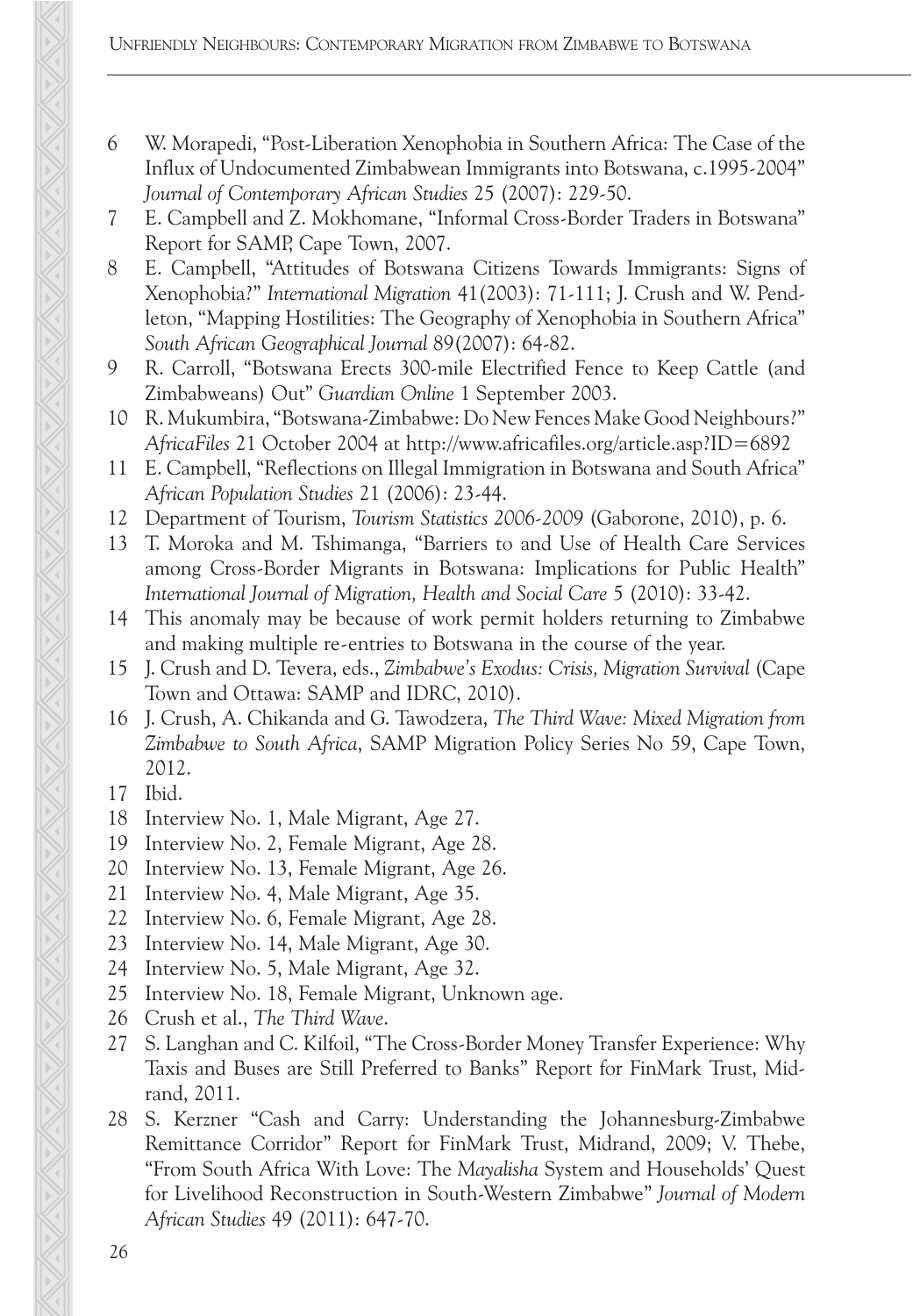- 29 Crush et al, The Third Wave.
- Survival in Zimbabwe" In J. Crush and D. Tevera, eds., *Zimbabwe's Exodus:* Crisis, Migration, Survival (Cape Town and Ottawa: SAMP and IDRC, 2011), pp. 307-23; F. Maphosa, "Remittances and Development: The Impact of Migra Crisis, Migr*ation, Survival* (Cape Town and Ottawa: SAMP and IDRC, 2011), pp. 307-23; F. Maphosa, "Remittances and Development: The Impact of Migration to South Africa on Rural Livelihoods in Southern Zimbabwe" *Development* Southern Africa 24(1) (2007): 123-36; F. Magunha, A. Bailey and L. Cliffe, "Remittance Strategies of Zimbabweans in Northern England" School of Geography, Leeds University, 2009; S. Bracking and L. Sachikonye, "Migrant Remittances and Household Wellbeing in Urban Zimbabwe" *International Migration* 48(5) (2010): 203–27; T. Mukwedeva, "Zimbabwe's Saving Grace: The Role of flow of health professionals is a core policy issue for the national gov-Remittances in Household Livelihood Strategies in Glen Norah, Harare" *South*  A*frican Review of Sociology* 42(1) (2011): 116-30; D. von Burgsdorff, "Strangling the Lifeline: An Analysis of Remittance Flows from South Africa to Zimbabwe" PASSOP Report, Cape Town, 2012; D. Makina, "Migration and Characteristics of Remittance Senders in South Africa" *International Migration* (forthcoming). MIGRATION POLICY SERIES NO. 61<br>
MIGRATION POLICY SERIES NO. 61<br>
Wera, eds., *Zimbabwe's Exodus:*<br>
SAMP and IDRC, 2011),<br>
udwar: SAMP and IDRC, 2011),<br>
ulogrametr. The Impact of Migrant<br>
urhna, A. Bailey and L. Cliffe,<br>
her 29 Crush et al, *The Third Ware Wave*. The Third Wave Crush and Bone-Role Survive in E. Crush and D. Revera, clear and A. Chilamaha, "Migranut Remattances and Househol's Urish Crush and D. Revera, clear and D. Revera, clea 30 D. Tevera, J. Crush and A. Chikanda, "Migrant Remittances and Household
- 31 Campbell, "Attitudes of Botswana Citizens Towards Immigrants"; F. Nyamnjoh, "Citizenship, Mobility and Xenophobia in Botswana" In F. Nyamnjoh, *Insid*ers and Outsiders: Citizenship and Xenophobia in Contemporary Southern Africa (London: Zed Press, 2006), pp.82-112; Morapedi, "Post-Liberation Xenophobia in Southern Africa"; Crush and Pendleton, "Mapping Hostilities: The Geography of Xenophobia in Southern Africa"; B. Moagaesi, "How Despite a Highly Restrictive Immigration Regime and General Levels of Xenophobia do Zimbabwean Migrants go About Claiming Rights to the City of Francistown, Botswana?" M.A. Report, Wits University, Johannesburg, 2011.
- 32 J. Crush, *The Perfect Storm: The Realities of Xenophobia in Contemporary South* A*frica*, SAMP Migration Policy Series No 50, Cape Town, 2008.
- 33 G. Lesetedi, "Reverse Xenophobia: Immigrants Attitudes Towards Citizens in Botswana" Paper presented at African Migrations Workshop, University of Ghana, Accra, 2007.
- 34 F. Nyamnjoh, "Local Attitudes towards Citizenship and Foreigners in Bostwana: An Appraisal of Recent Press Stories" *Journal of Southern African Studies* 28 (2002): 755-75; D. McDonald and S. Jacobs, "(Re)writing Xenophobia: Understanding Press Coverage of Cross-Border Migration in Southern Africa" fessionals, focusing in particular upon debates relating to the experience *Journal of Contemporary African Studies* 23(2005): 295-325; E. Akpabio, "Framing Them in Order to Hang Them" *Journal of International Communication* 17  $i)$ :  $37 - 49$ . (2011): 37–49.
- 35 "Anti-Illegal Immigrant Operation Starts" *Mmegi* 6 July 2006.
- 36 Statement by Deputy Permanent Secretary in Office of President, Mission Report to Botswana of African Commission on Human and Peoples' Rights (ACHPR), 2005. Corporal punishment is lawful as a sentence for crime for males in Botswana. The Penal Code punishes a number of crimes with corporal punishment, including sexual offences and offences relating to murder, assault,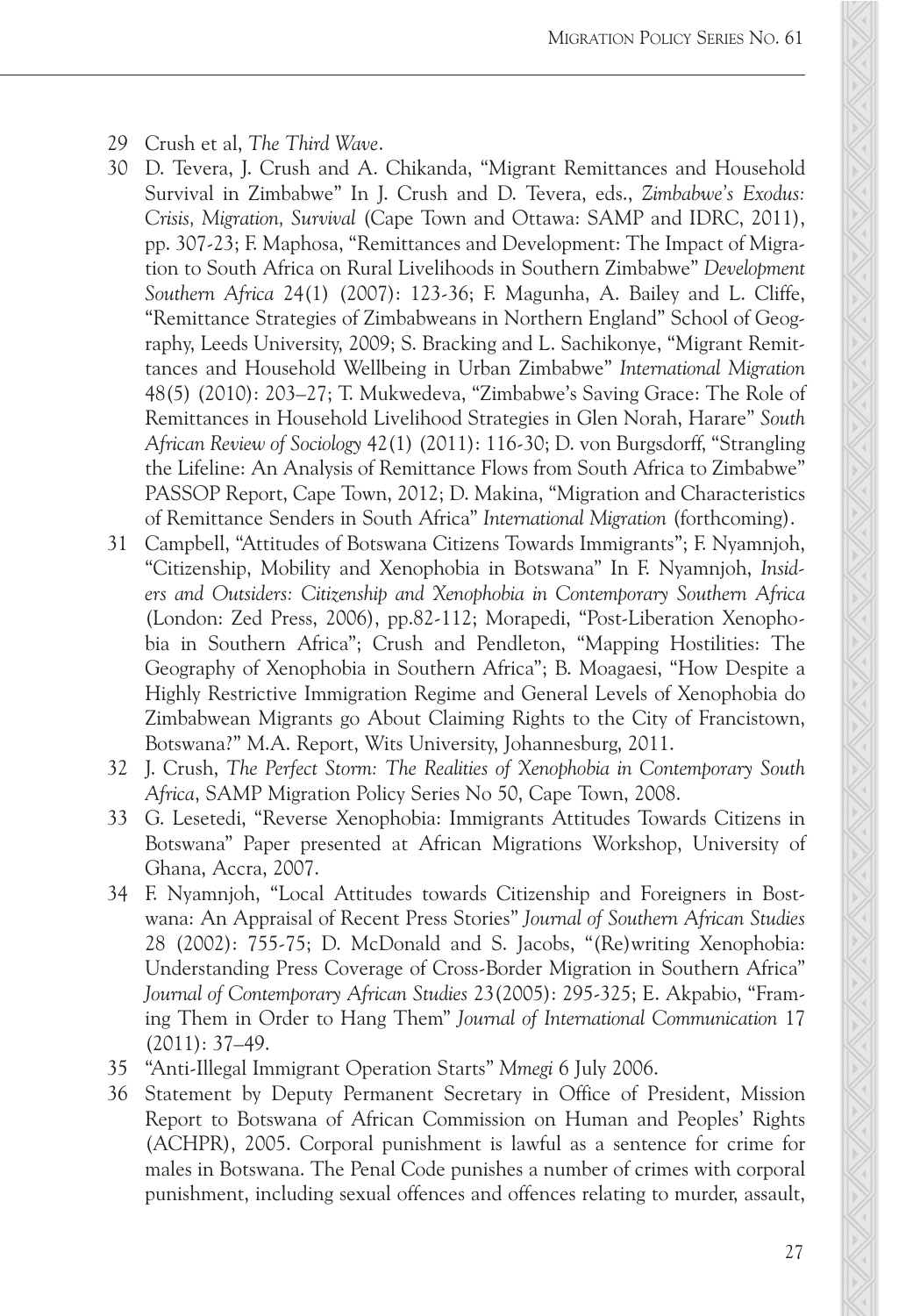robbery and travelling by train without a ticket. The Magistrates' Courts Act authorises all magistrates to impose a sentence of whipping. The Customary Courts Act authorises customary courts to order corporal punishment. Females may not be sentenced to corporal punishment; see Global Initiative to End All Corporal Punishment of Children, "Botswana: Country Report" (2012).

- 37 "Botswana Deports Zimbabwe Teachers" *The Zimbabwean* 14 June 2010.
- 38 Interview No. 2.
- 39 Interview No. 8, Female Migrant, Age 33.
- 40 Interview No. 13.
- 41 Interview No. 7, Male Migrant, Age 39.
- 42 Interview No. 4.
- 43 Interview No. 1.
- 44 Interview No. 2.
- 45 Crush and Tevera, *Zimbabwe's Exodus*.
- 46 Moagaesi, "How Do Zimbabwean Migrants Go About Claiming Rights?"

## MIGRATION POLICY SERIES

- 1. Covert Operations: Clandestine Migration, Temporary Work and Immigration Policy in South Africa (1997) ISBN 1-874864-51-9
- 2. Riding the Tiger: Lesotho Miners and Permanent Residence in South Africa (1997) ISBN 1-874864-52-7
- 3. International Migration, Immigrant Entrepreneurs and South Africa's Small Enterprise Economy (1997) ISBN 1-874864-62-4
- 4. Silenced by Nation Building: African Immigrants and Language Policy in the New South Africa (1998) ISBN 1-874864-64-0
- 5. Left Out in the Cold? Housing and Immigration in the New South Africa (1998) ISBN 1-874864-68-3
- 6. Trading Places: Cross-Border Traders and the South African Informal Sector (1998) ISBN 1-874864-71-3
- 7. Challenging Xenophobia: Myth and Realities about Cross-Border Migration in Southern Africa (1998) ISBN 1-874864-70-5
- 8. Sons of Mozambique: Mozambican Miners and Post-Apartheid South Africa (1998) ISBN 1-874864-78-0
- 9. Women on the Move: Gender and Cross-Border Migration to South Africa (1998) ISBN 1-874864-82-9.
- 10. Namibians on South Africa: Attitudes Towards Cross-Border Migration and Immigration Policy (1998) ISBN 1-874864-84-5.
- 11. Building Skills: Cross-Border Migrants and the South African Construction Industry (1999) ISBN 1-874864-84-5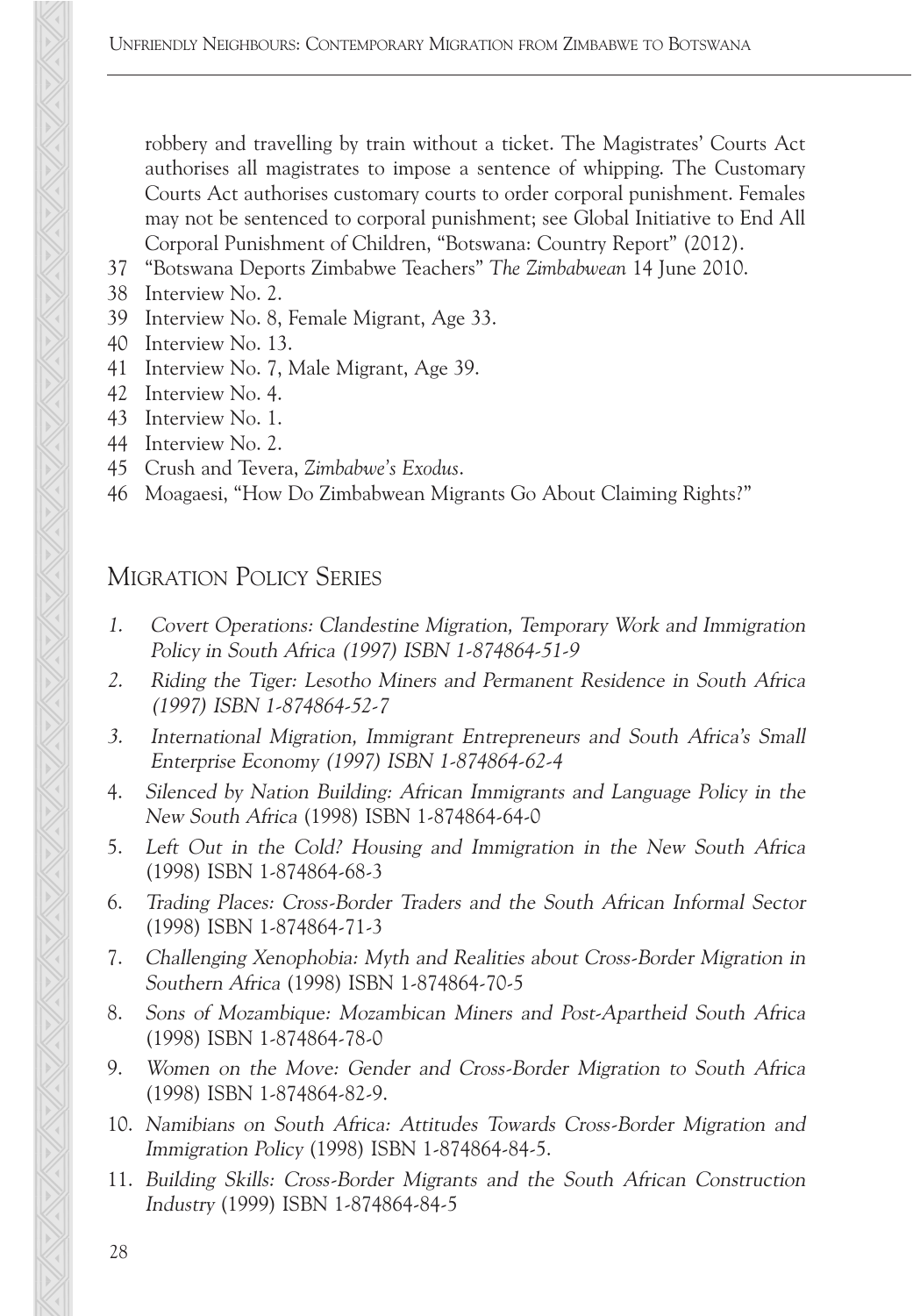- 12. Immigration & Education: International Students at South African Universities and Technikons (1999) ISBN 1-874864-89-6
- als most affected by globalization. Over the past decade, (1999) ISBN 1-874864-91-8
- 13. The Lives and Times of African Immigrants in Post-Apartheid South Africa<br>
1999) ISBN 1-874864-91-8<br>
14. Still Waiting for the Barbarians: South African Attitudes to Immigrants and<br>
Immigration (1999) ISBN 1-874864-91-8 14. Still Waiting for the Barbarians: South African Attitudes to Immigrants and Immigration (1999) ISBN 1-874864-91-8
- 15. Undermining Labour: Migrancy and Sub-contracting in the South African Gold and national scales. With the case of South Africa is contacting in the country integrity of Mining Industry (1999) ISBN 1-874864-91-8  $\frac{1}{2}$  interest. For almost 15 years South Africa has been stated by
- 16. Borderline Farming: Foreign Migrants in South African Commercial Agriculture (2000) ISBN 1-874864-97-7
- 17. Writing Xenophobia: Immigration and the Press in Post-Apartheid South Africa (2000) ISBN 1-919798-01-3
- 18. Losing Our Minds: Skills Migration and the South African Brain Drain (2000) ISBN 1-919798-03-x
- 19. Botswana: Migration Perspectives and Prospects (2000) ISBN 1-919798-04-8
- sonnel. The objectives of the paper are twofold: 20. The Brain Gain: Skilled Migrants and Immigration Policy in Post-Apartheid  $\frac{1}{2000}$  ment  $\frac{1}{2000}$  in the  $\frac{1}{2000}$ South Africa (2000) ISBN 1-919798-14-5
- 21. Cross-Border Raiding and Community Conflict in the Lesotho-South African Border Zone (2001) ISBN 1-919798-16-1
- 22. Immigration, Xenophobia and Human Rights in South Africa (2001) ISBN  $p<sub>1</sub>$ 1-919798-30-7
- 23. Gender and the Brain Drain from South Africa (2001) ISBN 1-919798-35-8
- $k$  state in the South Africa (2002) IS 24. Spaces of Vulnerability: Migration and HIV/AIDS in South Africa (2002) ISBN<br>1 010708 38.2 12. Immigration & Education: International Students at South African Universities<br>
12. The Lives and Trues of African Immigrants in Rost-Apartheid Study<br>
13. The Lives and Trues of African Immigrants in Rost-Apartheid Stu 1-919798-38-2
- skilled health migration. These recommendations are grounded at the comment of the comment of the commendations are grounded at the commendations are grounded at the commendations are grounded at the commendations are grou 25. Zimbabweans Who Move: Perspectives on International Migration in Zimbabwe (2002) ISBN 1-919798-40-4
- 26. The Border Within: The Future of the Lesotho-South African International Boundary (2002) ISBN 1-919798-41-2
- 27. Mobile Namibia: Migration Trends and Attitudes (2002) ISBN 1-919798-44-7
- 28. Changing Attitudes to Immigration and Refugee Policy in Botswana (2003)  $ISBN 1-919798-47-1$
- 29. The New Brain Drain from Zimbabwe (2003) ISBN 1-919798-48-X
- Now Diam Diam non Empaper (2009) IODN FOUR FOUR TO  $\frac{1}{2}$ 30. Regionalizing Xenophobia? Citizen Attitudes to Immigration and Refugee Policy in Southern Africa (2004) ISBN 1-919798-53-6
- 31. Migration, Sexuality and HIV/AIDS in Rural South Africa (2004) ISBN  $\frac{36}{56}$  and  $\frac{3}{56}$  and  $\frac{3}{56}$  and  $\frac{3}{56}$  interventions interventions interventions interventions in the  $\frac{36}{56}$  and  $\frac{36}{56}$  and  $\frac{36}{56}$  and  $\frac{36}{56}$  and  $\frac{36}{56}$  and  $\frac{36}{56}$  and  $\frac{3$ 1-919798-63-3
- 32. Swaziland Moves: Perceptions and Patterns of Modern Migration (2004) ISBN recruitment of foreign health professionals to work in South Africa. The 1-919798-67-6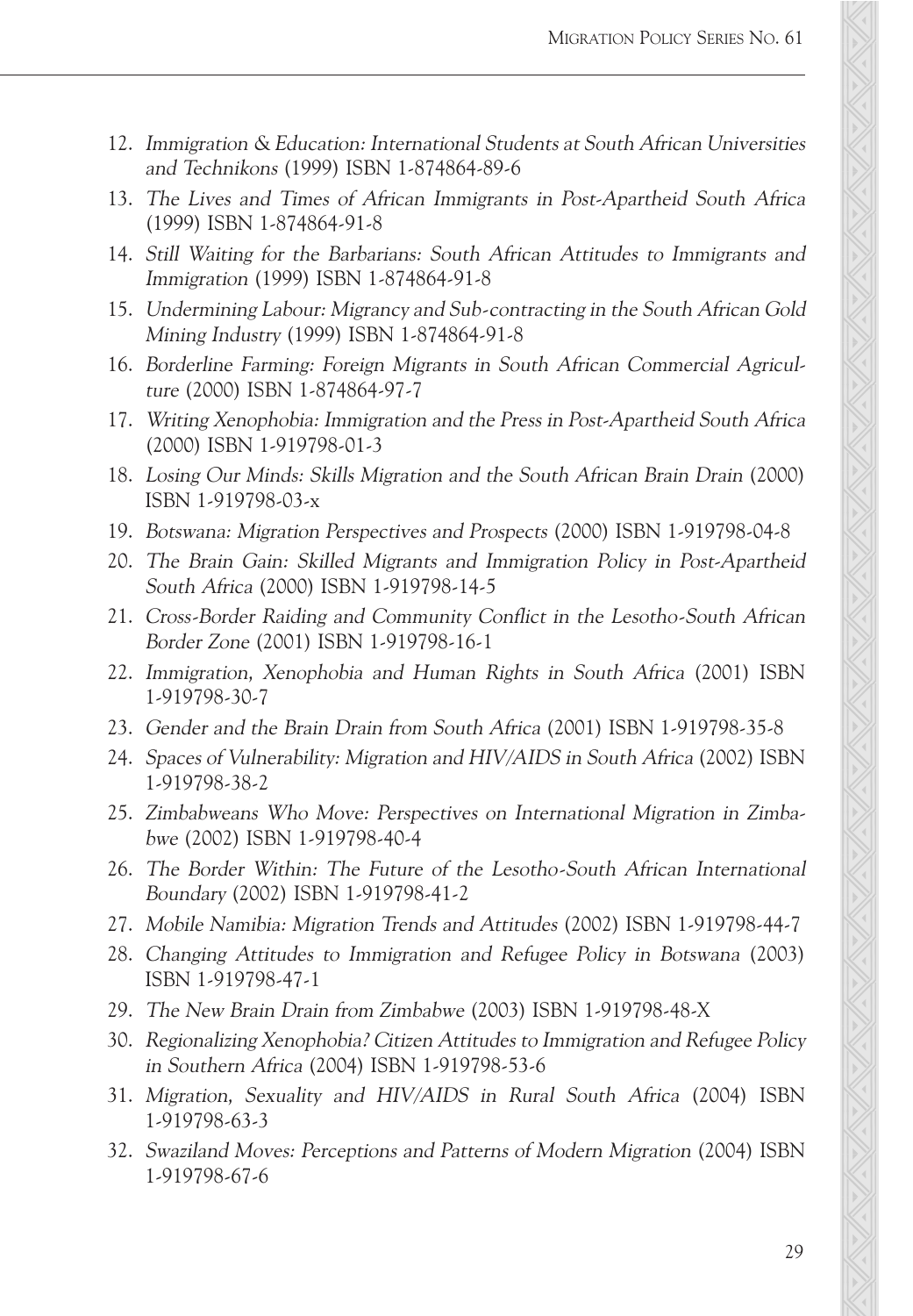Unfriendly neighboUrs: Contemporary migration from Zimbabwe to botswana

- 33. HIV/AIDS and Children's Migration in Southern Africa (2004) ISBN 1-919798- 70-6
- 34. Medical Leave: The Exodus of Health Professionals from Zimbabwe (2005) ISBN 1-919798-74-9
- 35. Degrees of Uncertainty: Students and the Brain Drain in Southern Africa (2005) ISBN 1-919798-84-6
- 36. Restless Minds: South African Students and the Brain Drain (2005) ISBN 1-919798-82-X
- 37. Understanding Press Coverage of Cross-Border Migration in Southern Africa since 2000 (2005) ISBN 1-919798-91-9
- 38. Northern Gateway: Cross-Border Migration Between Namibia and Angola (2005) ISBN 1-919798-92-7
- 39. Early Departures: The Emigration Potential of Zimbabwean Students (2005) ISBN 1-919798-99-4
- 40. Migration and Domestic Workers: Worlds of Work, Health and Mobility in Johannesburg (2005) ISBN 1-920118-02-0
- 41. The Quality of Migration Services Delivery in South Africa (2005) ISBN 1-920118-03-9
- 42. States of Vulnerability: The Future Brain Drain of Talent to South Africa (2006) ISBN 1-920118-07-1
- 43. Migration and Development in Mozambique: Poverty, Inequality and Survival (2006) ISBN 1-920118-10-1
- 44. Migration, Remittances and Development in Southern Africa (2006) ISBN 1-920118-15-2
- 45. Medical Recruiting: The Case of South African Health Care Professionals (2007) ISBN 1-920118-47-0
- 46. *Voices From the Margins: Migrant Women's Experiences in Southern Africa* (2007) ISBN 1-920118-50-0
- 47. *The Haemorrhage of Health Professionals From South Africa: Medical Opinions* (2007) ISBN 978-1-920118-63-1
- 48. *The Quality of Immigration and Citizenship Services in Namibia* (2008) ISBN 978- 1-920118-67-9
- 49. *Gender, Migration and Remittances in Southern Africa* (2008) ISBN 978-1- 920118-70-9
- 50. *The Perfect Storm: The Realities of Xenophobia in Contemporary South Africa*  (2008) ISBN 978-1-920118-71-6
- 51. *Migrant Remittances and Household Survival in Zimbabwe* (2009) ISBN 978-1- 920118-92-1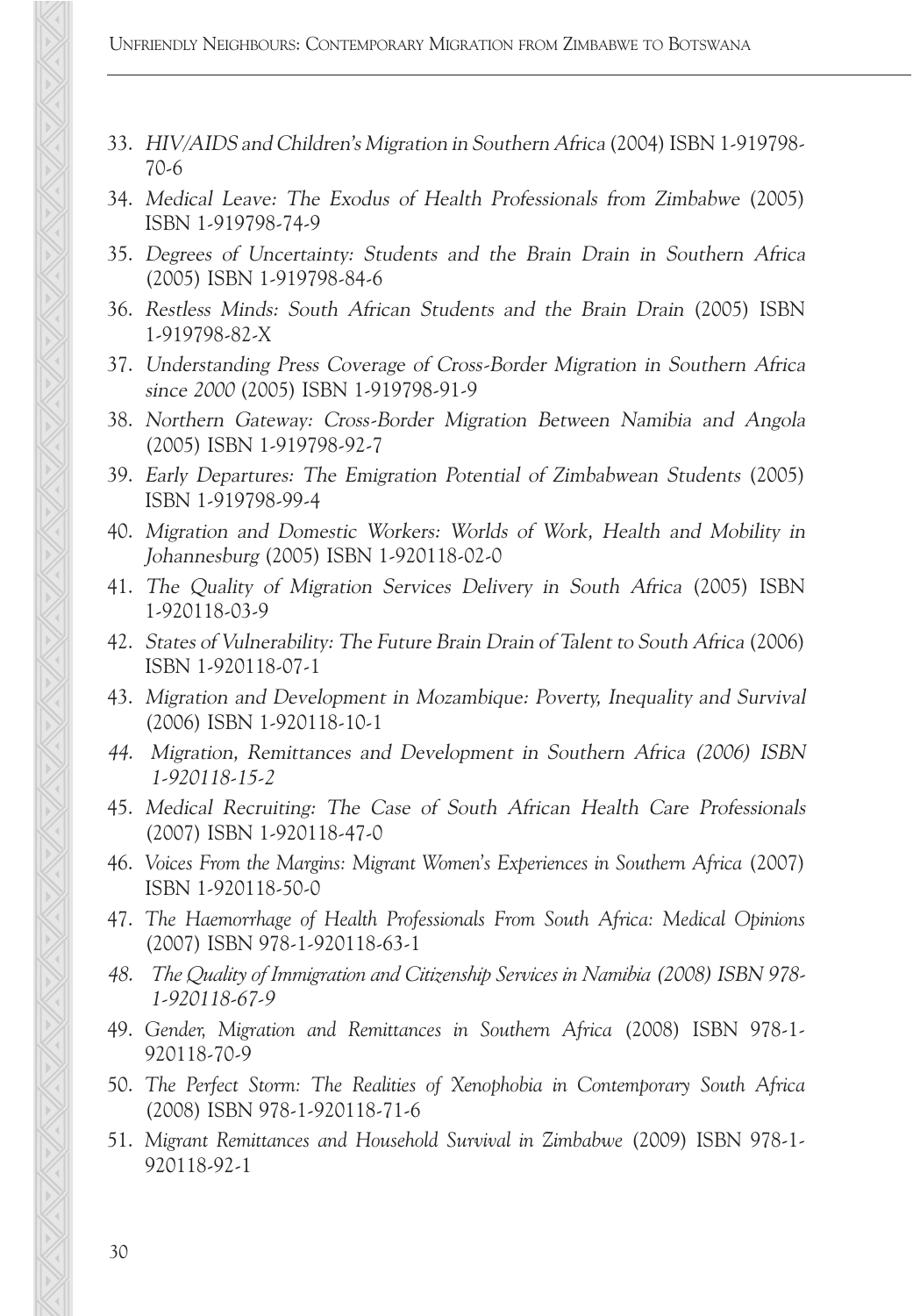- 52. Migration, Remittances and 'Development' in Lesotho (2010) ISBN 978-1-920409-26-5
- 13. Migration-Induced HIV and AIDS in Rural Mozambique and Swaziland (2011)<br>ISBN 978-1-920409-49-4<br>54. Medical Xenophobia: Zimbabwean Access to Health Services in South Africa (2011)<br>ISBN 978-1-920409-63-0 als most affected by globalization. Over the past decade, ISBN 978-1-920409-49-4 52. *Migration, Remittances and 'Development' in Lesotho (2010) ISBN 978-1-920409-*<br>53. *Migration-Induced HIV and AIDS in Rerad Mozambique and Sweepland (2011)*<br>54. Migration-Holaced HIV and AIDS in Rerad Mozambique and S
- 54. Medical Xenophobia: Zimbabwean Access to Health Services in South Africa (2011) patterns of international migration of health personnel, ISBN 978-1-920409-63-0
- Frederment of the Zimbeburgh Medical Discharge (2011) JSBN 078-1 55. The Engagement of the Zimbabwean Medical Diaspora (2011) ISBN 978-1-<br>020409.64.7 at the straight interest. For almost  $\sigma$  interest. For all  $\sigma$ 920409-64-7
- 56. Right to the Classroom: Educational Barriers for Zimbabweans in South Africa<br>(2011) ISBN 959-1-200420-60-5 (2011) ISBN 978-1-920409-68-5
- 57. Patients Without Borders: Medical Tourism and Medical Migration in Southern ernment. *Africa* (2012) ISBN 978-1-920409-74-6
- 58. The Disengagement of the South African Medical Diaspora (2012) ISBN 978-1the migration of skilled health professionals from the country and to 920596-00-2
- 59. The Third Wave: Mixed Migration from Zimbabwe to South Africa (2012) ISBN sonnel. The objectives of the paper are twofold: 978-1-920596-01-9
- $Q = \frac{1}{2}$  F  $\frac{1}{2}$   $\frac{1}{2}$   $\frac{1}{2}$   $\frac{1}{2}$   $\frac{1}{2}$   $\frac{1}{2}$   $\frac{1}{2}$   $\frac{1}{2}$   $\frac{1}{2}$   $\frac{1}{2}$   $\frac{1}{2}$   $\frac{1}{2}$   $\frac{1}{2}$   $\frac{1}{2}$   $\frac{1}{2}$   $\frac{1}{2}$   $\frac{1}{2}$   $\frac{1}{2}$   $\frac{1}{2}$   $\frac{1}{2}$   $\frac{1}{2$ 60. *Linking Migration, Food Security and Development* (2012) ISBN 978-1-920596-<br>23.6 02-6